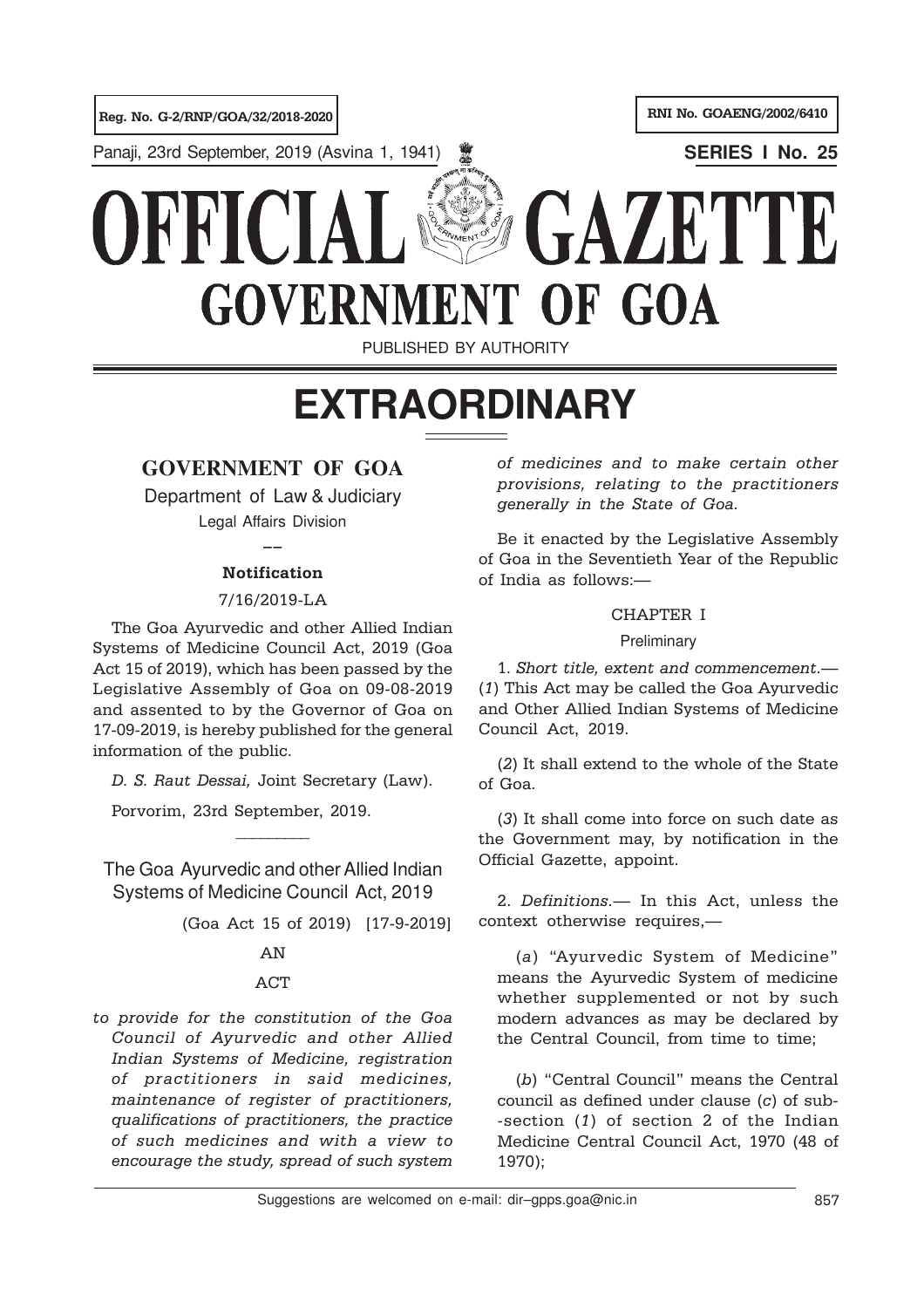(c) "Council" means the Goa Council of Ayurvedic and Other Allied Indian Systems of Medicine established under section 3 of this Act,

(d) "Director of Health Services" means the Director of Directorate of Health Services, Government of Goa;

(e) "Government" means Government of Goa;

(f)"Inspector" means the inspector appointed by the Council, under section 30;

(g) "member" means member of the Council;

(h) "Naturopathy System of Medicine" means the Naturopathy System of Medicine whether supplemented or not by such modern advances, as the Central Council may from time to time determine.

(i) "Notification" means a notification published in the Official Gazette;

(j) "Official Gazette" means the Official Gazette of the Government;

(k) "Other Allied Indian Systems of Medicine" means systems of medicines commonly known as Unani System of Medicine, Siddha System of Medicine, Yoga System of Medicine, Naturopathy System of Medicine and Sowa-Rigpa system of medicine;

(l) "practitioner" means a person who practices Ayurvedic System of medicine or other Allied Indian system of Medicines in the State of Goa as his principal occupation.

(m) "prescribed" means prescribed by the rules made under this Act;

(n) "President" means President of the Council;

(o) "register" means a register of practitioners prepared and maintained under section 22 of this Act;

(p) "registered practitioner" means a Practitioner whose name is for time being entered in the register;

(q) "Registrar" means the Registrar appointed under section 21 of this Act;

(r) "regulations" means regulations made under section 47 of this Act;

(s) "rules" means rules made under section 48 of this Act;

(t) "Schedule" means the Schedule appended to this Act;

(u) "Siddha System of Medicine" means the Siddha System of Medicine whether supplemented or not by such modern advances, as the Central Council may from time to time determine.

(v) "Sowa-Rigpa" system means Sowa-Rigpa system of medicine whether supplemented or not by such modern advances, as the Central Council may from time to time determine;

(w) "Unani system of Medicine" means the Unani System of Medicine whether supplemented or not by such modern advances, as the Central Council may from time to time determine;

(x) "Vice-President" means the Vice-President of the Council;

(y) "Yoga System of Medicine" means the Yoga System of Medicine whether supplemented or not by such modern advances, as the Central Council may from time to time determine.

#### CHAPTER II

3. Establishment of the Council.— (1) The Government may, as soon as may be, by notification in the Official Gazette, establish a Council to be called the Goa Council of Ayurvedic and Other Allied Indian Systems of Medicine. The Council shall be a body corporate with perpetual succession and a common seal, and may sue and be sued in the said name.

(2) The Council shall consist of eleven members and shall be constituted in the following manner, namely:—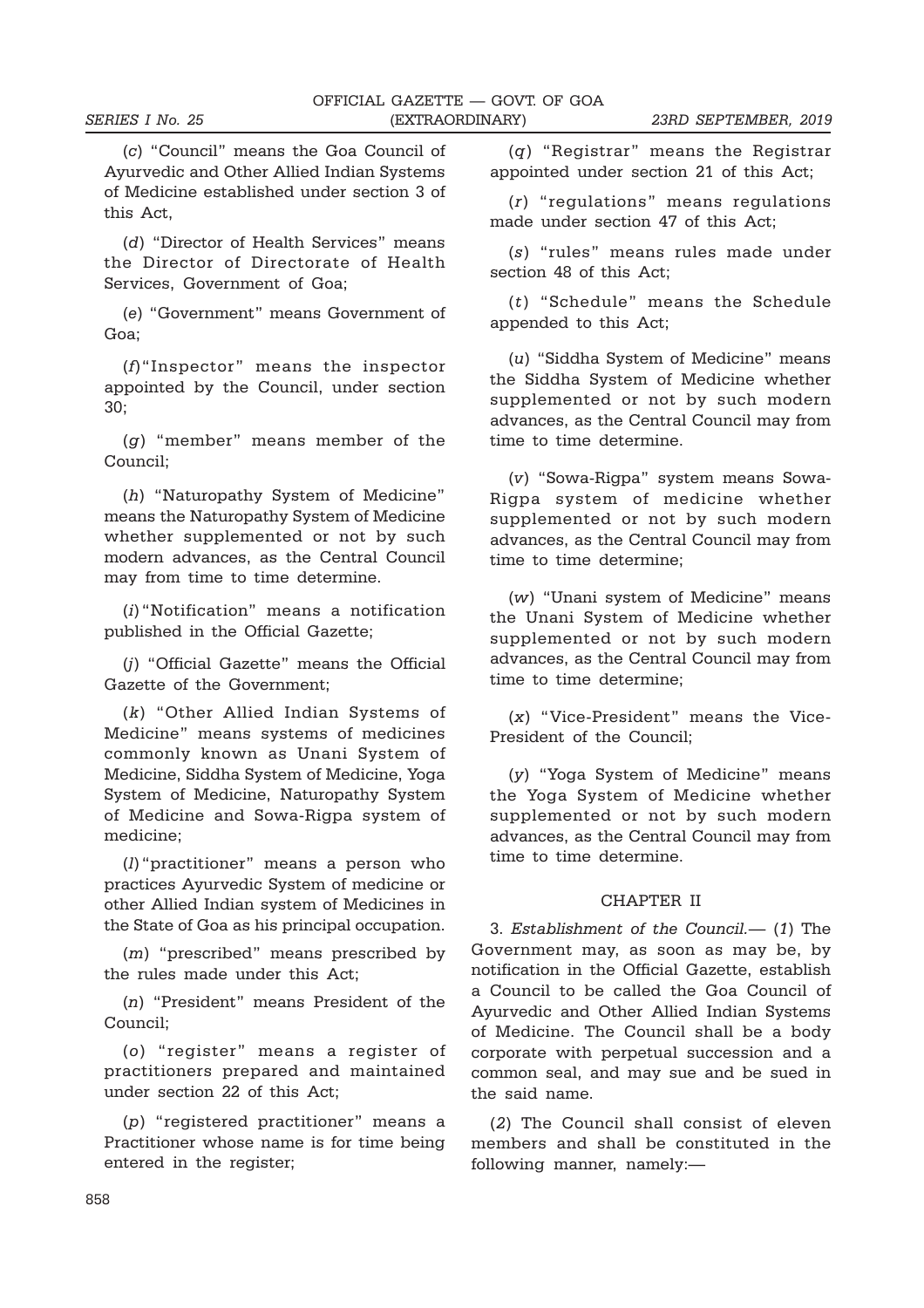(a) four members who have put in at least five years practice in Ayurvedic System of medicine, elected by the registered practitioners from amongst themselves;

(b) One member each from the allied Indian System of Medicines to be nominated by the Government;

(c) The Director of Health Services, Directorate of Health Services, Government of Goa;

(d) Principal of Ayurveda College in the State of Goa to be nominated by the Government;

(3) The election of members referred to in clause (a) of sub-section (2) shall be held at such time and at such place and in such manner as may be prescribed.

4. President and Vice President.— The Government shall nominate any member of the Council as President of the Council, and the Vice President shall be elected by the members from amongst themselves.

5. Term of office.— (1) The term of office of a member shall be two years from the date of election or nomination as a member. The Government may, however, from time to time, by notification in the Official Gazette, extend this term by such period not exceeding two years in the aggregate, as may be specified in the notification.

(2) Where the term of office of the members has expired and a new Council has not for any reason been constituted, the Government may, by order, appoint an Administrator for such period as may be specified in the order, who shall exercise all the powers and discharge all the duties conferred and imposed on the Council by or under this Act or any other law.

(3) An outgoing member, the President and the Vice-President, shall be eligible for re-nomination or re-election for one more term.

6. All members of the first Council to be constituted shall be nominated by the

Government.— Notwithstanding anything contained in this Chapter, all members of the first Council to be constituted shall be nominated by the Government and shall hold office for the period of three years from its constitution. The nominated Council shall ensure to hold elections for constitution of a regular Council before the expiry of its term.

7. Resignation.— The President, Vice-President or any member of the Council may at any time resign his office by addressing a letter to the Government.

8. Filling of casual vacancies of President, Vice-President or a member.— If the President or Vice-President or a member of the Council dies or resigns or due to any cause, whatsoever, ceases to be the President or Vice-President or a member, the vacancy so created shall be filled by fresh nomination or election as the case may be, within such period as may be prescribed and the person so nominated or elected shall hold office for the remainder of the term of the office of the President, Vice-President or member, as the case may be, in whatsoever place he has been so nominated or elected.

9. Removal of a member. - (1) If any member during the period for which he has been nominated or elected,—

(a) absents himself without sufficient cause from three consecutive ordinary meetings of the Council; or

(b) becomes subject to any of the disqualification mentioned in section 10 of this Act; or

(c) being a legal practitioner, appears in any suit or proceedings, civil or criminal, against the Council; or

(d) obtains any employment under the Council or has without the previous sanction of the Government, acquired, directly or indirectly, by himself or by partner, any share or interest in any contract with, by or on behalf of the Council; or

(e) has so frequently abused in any manner his position as such member as to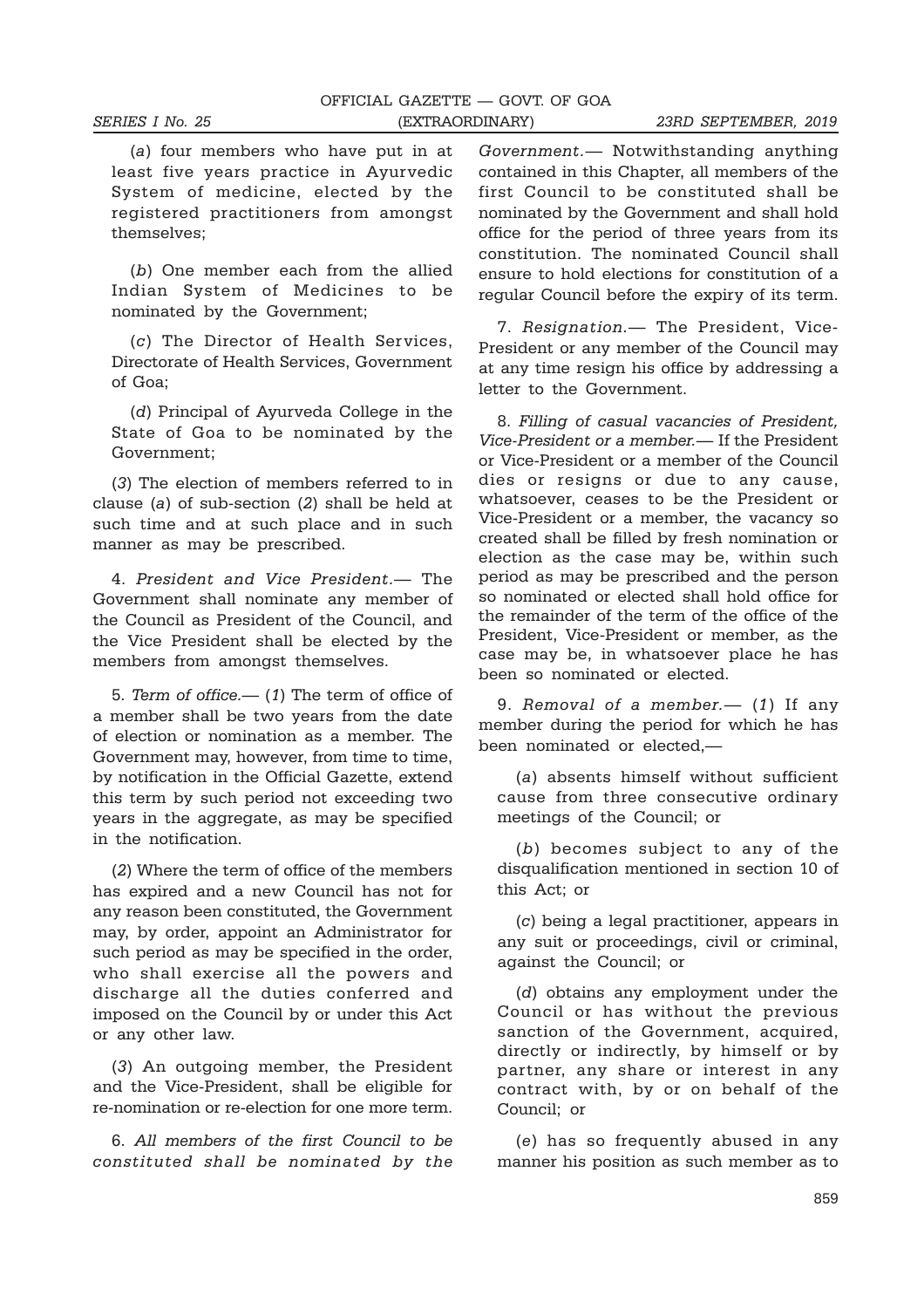render his continuance detrimental to the interest of the Council, the Government may remove him from membership:

Provided that when the Government proposes to take action under the forgoing provisions of these sections, an opportunity of being heard shall be given to the member concerned, and when such action is taken, the reason therefore shall be placed on record.

(2) The decision of the Government shall not be questioned in any court of law.

10. Disqualification of membership.— Any person,—

(a) who is an undischarged insolvent: or

(b) who has been adjudged to be of unsound mind by a competent authority; or

(c) who has been convicted of an offence involving moral turpitude which, in the opinion of the Government, renders him unfit to be member of the Council; or

(d) whose name has been removed from the register under section 26 of this Act; shall not be eligible for being elected or nominated or for continuing to be a member of the Council.

11. Duties of President.— Unless provided otherwise by the Act or prevented by reasonable cause, it shall be the duty of the President,—

(a) to convene and preside over all meetings of the Council;

(b) otherwise to control in accordance with any regulations to be made in this behalf, the transaction of business, at all meetings of the Council;

(c) to perform such other duties as are required or imposed on him by or under this Act or rules framed thereunder.

12. Delegation by President of his powers and duties to the Vice-President.— (1) The President may empower, by general or special order, the Vice-President to exercise under his control any one or more of his powers, duties or functions.

(2) An order by the President under subsection (1) may specify any condition and impose any restriction in respect of the exercise of such power or performance of any duty or the discharge of any function.

(3) In particular, such order may specify the condition that any order by Vice-President in exercise of a power conferred on him by sub-section (1) shall be liable to rescission or revision by the President upon appeal to the President within a specified time.

13. Duties of Vice-President.— The Vice-President shall,—

(a) in the absence of the President from a meeting of the Council and unless prevented by a reasonable cause, preside, regulate the conduct of business of meeting of the Council and maintain and enforce order at the meeting.

(b) during the vacancy in the office of President or the incapacity or temporary absence of the President, perform any other duty or power of the President.

(c) at any time perform any duty and exercise when occasion arises, any power delegated to him by President under section 12 of this Act.

14. Nomination of members in default of election.— If the registered practitioners fail by such date as may be prescribed, to elect the requisite number of members of the Council or to fill up any vacancy on the Council, the Government may fill up such vacancies or vacancy by nomination of persons or person qualified to be elected.

15. Notification of election, nominations of vacancies.— Every nomination or election to any vacancy in the office of the President, the Vice-President, or a member of the Council shall be notified in the Official Gazette.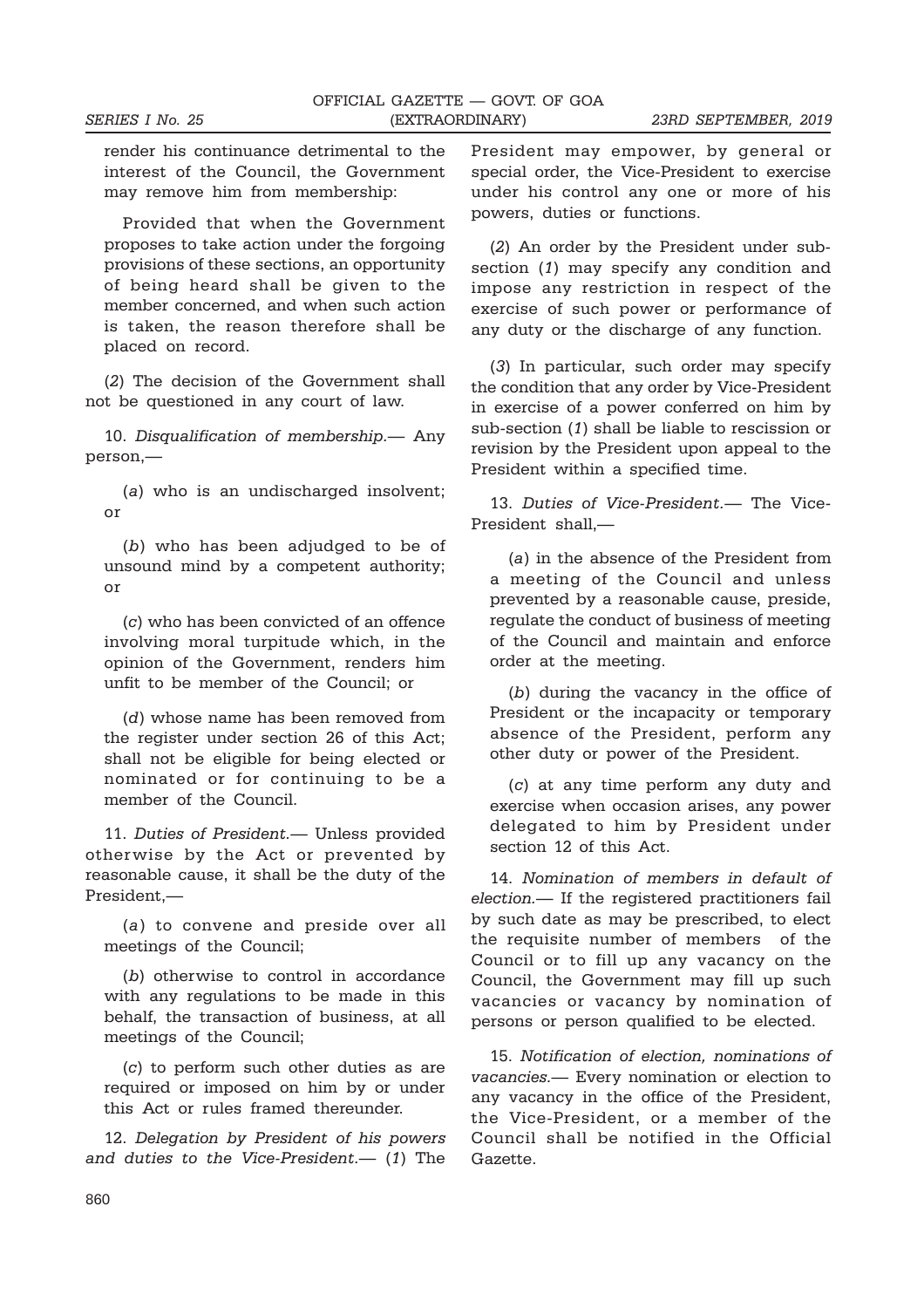16. Payment of allowance to members.— Members of the Council shall be paid out of the funds of the Council such travelling and daily allowances, not exceeding those payable to grade I Government officer, as may be prescribed.

#### CHAPTER III

#### Conduct of business

17. Meeting of the Council.— The Council shall meet at such time and place and every meeting of the Council shall be summoned in such manner as may be provided by regulations:

Provided that until such regulations are made, it shall be lawful for the President to summon a meeting of the Council at such time and place as he may deem expedient by circulating notice to each member.

18. Procedure at meetings of Council.— (1) Every meeting shall be presided over by the President or in his absence by the Vice-President.

(2) If, at a meeting, neither the President nor the Vice-President is present, the members present shall elect one of the members present to be the President of the meeting and such President shall perform all the duties and may exercise all the powers of the President of the Council when presiding at such meeting.

(3) All questions at a meeting of the Council shall be decided by majority of votes of the members present and voting.

(4) In case of an equality of votes, the President of the meeting shall have a second or casting vote.

(5) In order to constitute a meeting of the Council, four members present shall form its quorum.

19. The minute book and resolutions.— (1) The names of the members present, the proceedings held and resolutions passed at a meeting of the Council shall be entered in a book to be called the minute book.

(2) The minutes shall be read out at the meeting, or the next ensuing meeting and after being passed as correct by the members (or a majority of them) present at the meeting, shall be certified as passed under the signature of the President of the meeting at which it is passed.

(3) A copy of the proceedings of every meeting of the Council shall, within fifteen days from the date of meeting, be forwarded to the Government or any other authority appointed by it in this behalf.

20. Validity of proceedings.— (1) Vacancy in the Council shall not vitiate any act or proceedings of the Council.

(2) Disqualification of member or defect in the election or nomination of member of the Council and/or of the President or Vice-President shall not vitiate any act or proceeding of the Council in which such person has taken part.

#### CHAPTER IV

#### Staff and Registration

21. Registrar, other Officers and servants of the Council.— (1) The Council shall with the previous approval of the Government appoint a Registrar who shall be the secretary of the Council. The Registrar shall receive such salary and allowances and shall be governed by such conditions of service as may be prescribed. The President may, from time to time, grant him leave and may temporarily appoint a person to take his place. Any person duly appointed to act as Registrar shall be deemed to be the Registrar for all purposes of this Act.

(2) Any order of the Council appointing, punishing or removing the Registrar from his office shall be subject to the approval of the Government.

(3) The Council may appoint such other officers and servants as may be necessary for carrying out the purposes of this Act:

Provided that the number, designation, pay and allowances of such officers and servants shall be fixed under the regulations framed by the Council: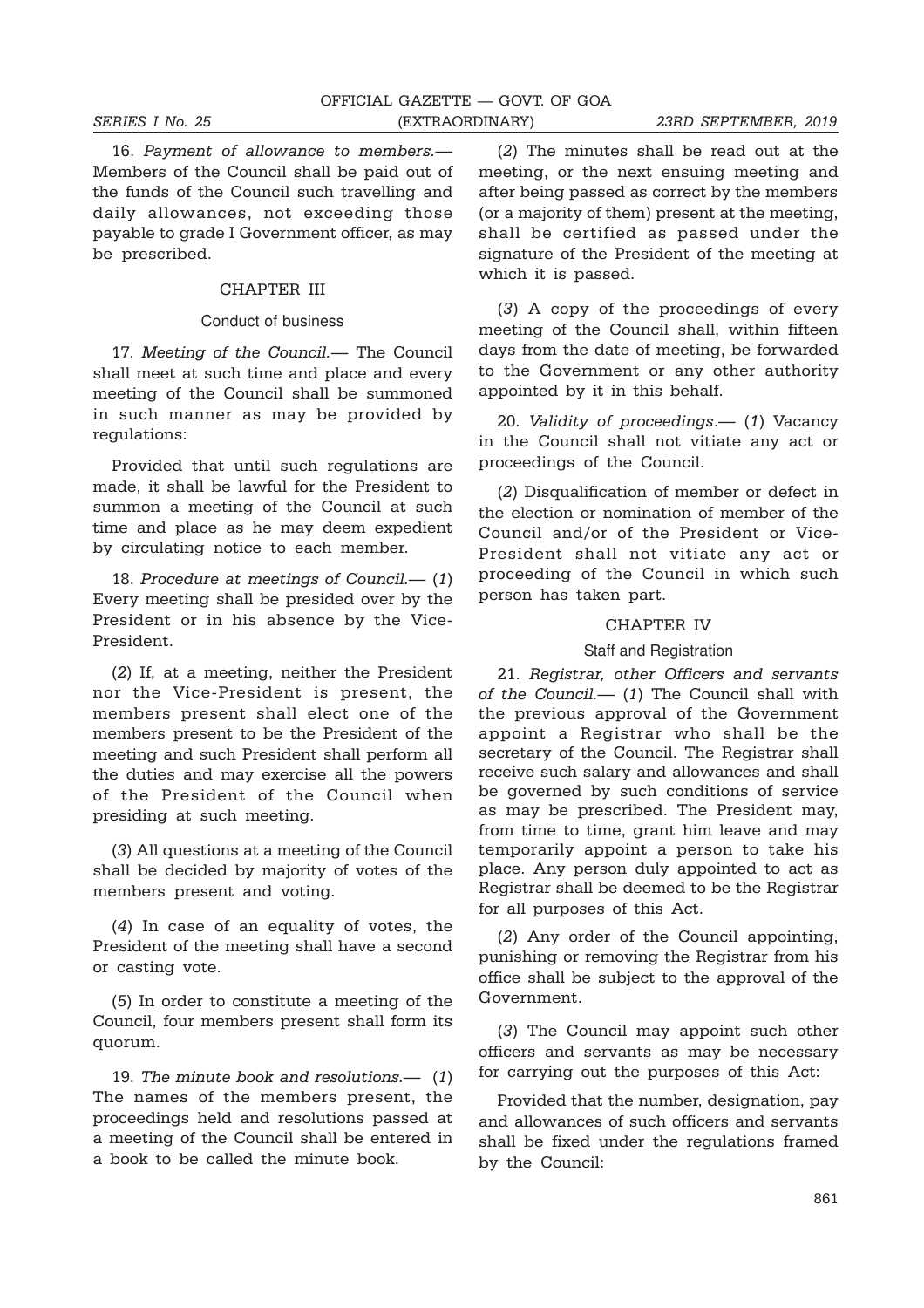Provided further that the powers of the Council to punish, dismiss, discharge and remove any officer or servant of the Council, shall be subject to rules framed by the Government and regulations framed by the Council.

(4) All questions of recruitment, promotion, leave, and other conditions of service relating to staff of the Council shall be governed by rules, framed by the Government.

(5) The Registrar or any other officer or servant appointed shall be deemed to be a public servant within the meaning of section 21 of the Indian Penal Code 1860 (45 of 1860).

22. Order by Council for maintenance of  $register.$  (1) The Council shall, as soon as may be after the commencement of this Act and from time to time as occasion may require, make orders regulating the maintenance of a register.

(2) The register shall be kept in such form as may be prescribed.

23. Duties of Registrar. - (1) Subject to the provisions of this Act or subject to any general or special orders of the Council, it shall be the duty of the Registrar to keep the register and discharge such other functions as are required to be discharged by him under this Act or by the rules made thereunder.

(2) The Registrar shall, so far as practicable, keep the register correct and up to date and may from time to time, enter therein any material alteration in the addresses or qualifications of the practitioners. He shall also remove from the register the name of the registered practitioner who die or who under the provisions of this Act, cease to be entitled to remain on the register.

(3) No alterations in the entries in respect of additional qualifications shall be made unless such fee as may be prescribed is paid.

(4) For the purpose of this section, the Registrar may write to any registered practitioner at the address which is entered in the register to inquire, whether he has ceased to practice or has changed his residence and if no answer is received to the said letter within three months, the Registrar may issue a registered reminder, and in case no reply is received to the reminder within one month from the date of its issue, he may remove the name of the said practitioner from the register:

Provided that the Council may, if it thinks fit, direct that the name of the practitioner be re-entered in the register.

24. Persons entitled to registration.— (1) Every person possessing the qualification mentioned in the Schedule shall subject to the provisions contained in this Act and on payment of such fees as may be prescribed in this behalf, be entitled to have his name entered in the register subject to such conditions as the Council may specify:

Provided that an application for entry in the register made by a person, whose case is not clearly governed by the provisions of this Act or by the rules and regulations made thereunder, shall be referred to Council for such decision as it may deem fit.

(2) Any person aggrieved by the decision of the Registrar regarding the registration of any person or the making or removal of any entry in the register may, within ninety days of such registration or entry, appeal to the Council.

(3) Such appeal shall be heard and decided by the Council in the prescribed manner.

(4) The Council may on its own motion or on the application of any person and after calling for an explanation from the person concerned and considering the same, cancel or alter any entry in the register, if, in the opinion of the Council such entry was fraudulently or incorrectly made or obtained.

25. Renewal fees.— (1) On payment of such renewal fee for such period as may be prescribed the name in the register shall be maintained after the same is first entered in the register: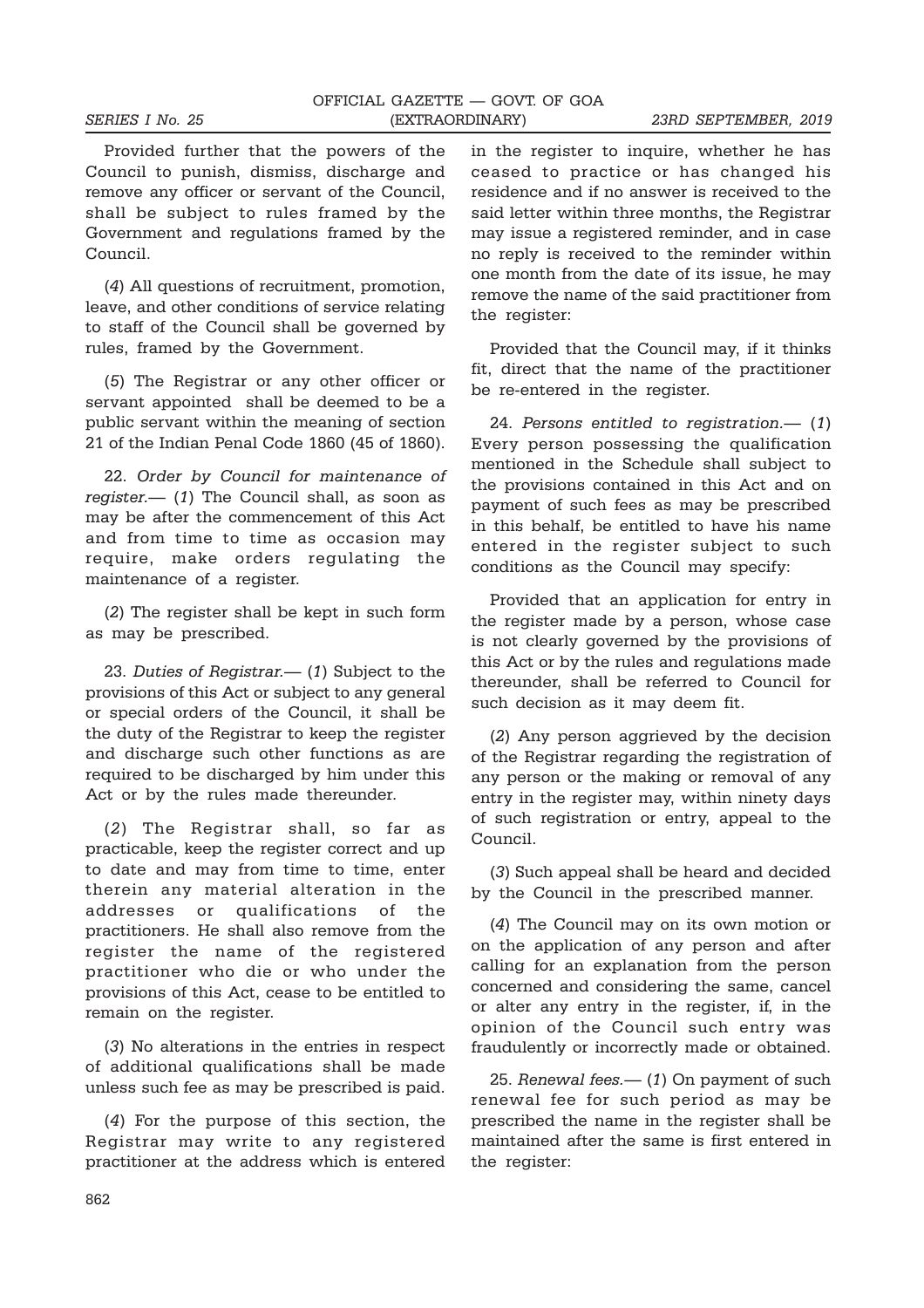Provided that if the renewal fee is not paid before the due date, the Registrar shall remove the name of the defaulter from the register:

Provided further that the name so removed may be restored to the register on payment of such fees in such manner as may be prescribed.

26. Removal of names from the register.— The Council may direct that the name of any practitioner who has been convicted of a cognizable offence as stated in the Code of Criminal Procedure, 1973 (Central Act 2 of 1974), and of the practitioner who discloses such defect of moral character which, in the opinion of the Council, sufficient to make him unfit to practice his profession, shall be removed from the register after due enquiry. The Council may after sufficient cause being shown, direct that the name of the practitioner so removed shall be re-entered in the register.

27. Power of Council to call for information from medical institution.— The Council shall have power to call upon the governing body or authorities of a medical institution, examining body or other institution recognized or desirous of being recognized by the Government,—

(a) to furnish such reports, returns or other information as the Council may require, to enable it to judge the efficiency of the instructions given therein in Ayurvedic or other allied Indian Systems of Medicine;

(b) to provide facilities to enable a member of the Council deputed by the Council in this behalf to be present at the examination held by such medical institution, examining body or other institution.

28. Publication of names entered in the register.— (1) The Registrar shall, in every year and from time to time as occasions may require, on or before a date to be fixed in this behalf by the Council, cause to be

published in the Official Gazette in such manner as the Council may specify, a full or supplementary list of names of practitioners for the time being entered in the register and setting forth,-

(a) all names entered in the register arranged in alphabetical order;

(b) the registered address and appointment held by or actual employment of each person whose name is entered in the register; and

(c) the registered titles, degrees, and qualifications of each such person and the date on which each such title or degree was granted or qualification acquired:

Provided that the Registrar shall, from time to time, get published in the Official Gazette the names of such practitioners whose names have been duly removed from register under any of the provisions of this Act.

(2) In any proceeding it shall be presumed that every person whose name is entered in the register is a registered practitioner; and that any person whose name is not so entered is not a registered practitioner.

Explanation:— In the case of person whose name has been entered in the register after the last publication of the list, a certified copy signed by Registrar, of the entry of the name of such person in the register, shall be evidence that such person is registered under this Act. Such certificate shall be issued free of cost.

29. Examinations.— (1) The Council may, by regulations, lay down the qualifications required for admission to a course or training in Ayurvedic and other Allied Indian Systems of Medicine, the duration of such training, the qualifying examinations and may make necessary arrangements to give such training and may hold such examinations and confer diplomas.

(2) It shall be the duty of the Council to secure the maintenance of an adequate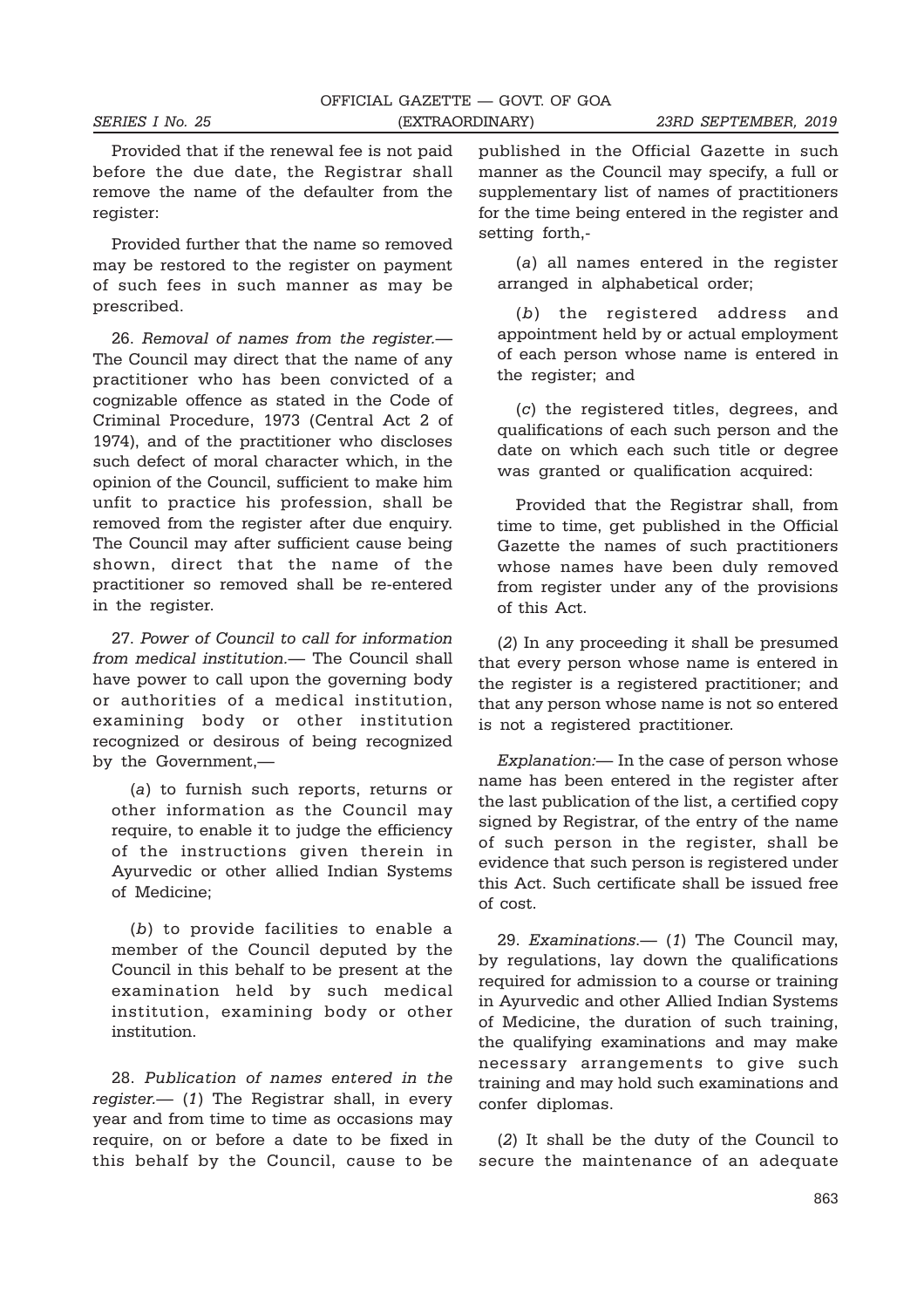standard of proficiency for the practice of the Ayurvedic system of medicine and other Allied Indian Systems of Medicine and for the purpose of securing such a standard, the Council shall have authority to call, the governing body or the authorities of any institutions giving instructions in such system,—

(a) to furnish such particulars as the Council may require of any course of study or of any examination held by such institution with reference to the grant of any qualifications; and

(b) to permit inspectors appointed by the Council to inspect the institution.

(3) The Council may form a standing syllabus and examination committee consisting of persons from amongst its members for the purposes of sub-sections (1) and (2).

30. Appointment of Inspector.— (1) The Council may appoint such number of Inspectors as it may deem fit on such salary as the Council may with the previous sanction of the Government determine.

(2) It shall be the duty of the Council to secure the maintenance of an adequate standard proficiency for the practice of Ayurvedic System of Medicine and other Allied Indian Systems of Medicine. For the purpose of securing the maintenance of such standard the Council shall have authority to call the governing body of the recognized institution to permit Inspectors appointed by the Council in this behalf to inspect such recognized institution, dispensary and the hospitals attached to it and to attend and be present at all or any of the examinations held by the institutions. Every recognized institution shall comply with the directions issued by the Council from time to time.

(3) The Inspector shall, in accordance with any general or special directions of the Council, inspect dispensaries, hospitals, and the institutions affiliated to Council and shall report to the Council in regard to the course of study pursued and training imparted at every such Institutions and on any other matter with regard to which the Council may require him to report.

(4) The Inspectors shall not interfere with the conduct of any examination but it shall be their duty to report to the Council their opinion as to the sufficiency or insufficiency of every examination which they attend and any other matter in regard to such institution on which the Council may require them to report.

(5) Every recognized institution and every examination held by such institution shall be inspected by the inspectors at least once in five years, and more frequently if the Council so desires.

(6) The Council shall forward a copy of every such report to the institution in respect of which the report was made, and shall also forward a copy of such report, together with any observations made thereon by the Council, to the Government.

31. Grant and withdrawal of Recognition.— The Council may grant recognition to any institution imparting instructions to students for preparing them for the qualifying examination and may, at any time, withdraw such recognition, if in the opinion of the Council, the Institution is unable to impart instructions of the required standard.

#### CHAPTER V

Functions and Finance of the Council

32. Powers of the Council.— The Council shall have the power,—

(i) to recognize Ayurvedic system of medicine and other Allied System of medicines for the purpose of affiliation;

(ii) to prescribe courses of study and curricula for general instruction or special or refresher courses in institutions affiliated to the council;

(*iii*) to hold examinations and to grant and confer degrees and diplomas to and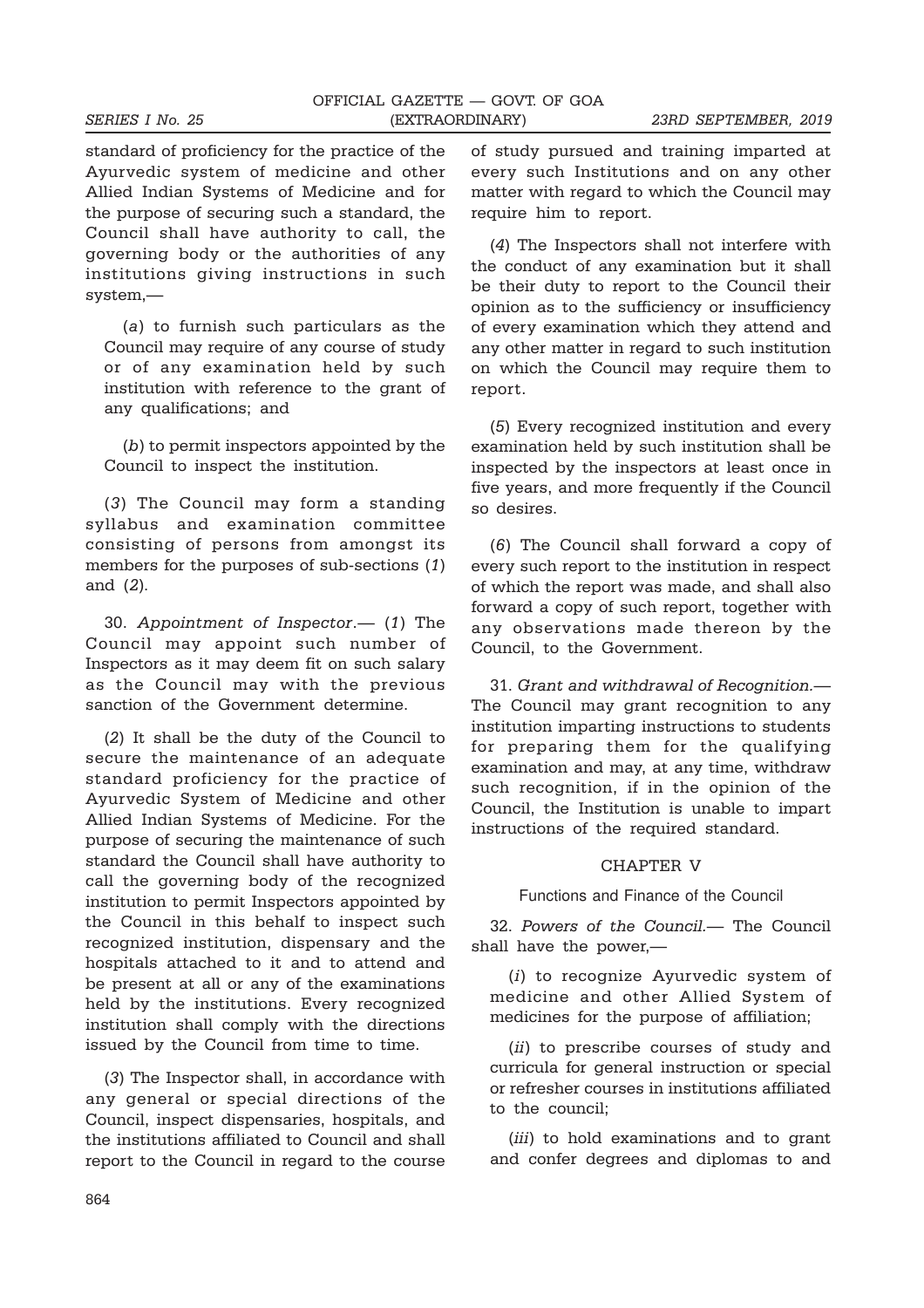on persons who have pursued a course of study in the institutions affiliated to the Council;

(iv) to conduct exhibitions and award medals and also to grant scholarships to those who obtain high positions at the examinations or are poor and deserving with sanction of the Government;

(v) to grant to students scholarships for special studies in research and manufacture of Ayurvedic System of medicine and other Allied Indian Systems of Medicine, whether in India or abroad;

(vi) to receive from students such fees as may be prescribed for admission to the examination;

(vii) to exercise general supervision over the residential and disciplinary arrangements made by the educational institutions affiliated to the Council and to make arrangements for promoting the health, general welfare of the students;

(viii) to appoint examiners and publish the results of the examinations held by it;

(ix) to suspend or withdraw the recognition of any institution which is not run in accordance with the conditions specified in this Act or rules framed thereunder;

Provided that no such action shall be taken without affording the management of such an institution an opportunity of making representation as it may deem fit;

(x) to establish or aid research institutions and to make arrangement for post-graduate study in Ayurvedic System of medicine and other Allied Indian System of Medicines;

(xi) to publish journals of Ayurvedic System of Medicines and other Allied Indian System of Medicines;

(xii) to do such acts, not inconsistent with the provisions of this Act, as may be necessary for the furtherance of the objects of this Act.

33. Budget.— (1) The Council shall prepare and lay before it at a meeting to be held in every year before such date, as may be prescribed a complete account of the actual and abstracted receipts and expenditure for the year ending on 31st day of March next following such date together, with a budget estimates of the income and expenditure of the Council for the year commencing on the first of April next following.

(2) The Council shall at such meeting decide upon the appropriations and the ways and means contained in the budget estimate and submit the budget for approval to the Government, or to such authority, as the Government may, by order, direct.

(3) Subject to the like provisions, the Council may suggest variation or alteration in the budget, as circumstances may render desirable.

34. Revised budget.— As soon as may be after the first day of October, the revised budget for the year shall be framed, and such revised budget shall, so far as may be subject to all the provisions applicable to a budget made under section 33.

35. Ayurvedic and other Allied Indian Systems of Medicine fund.— There shall be established Ayurvedic and other Allied Indian Systems of medicine fund and there shall be placed to the credit thereof,—

(a) grants and loans received from the Government;

(b) all fees received by the Council;

(c) contributions received from any local authority; and

(d) all sums received by, or on behalf of the Council, from sources other than those mentioned in the forgoing clauses.

36. Custody and Investment of Ayurvedic and other Allied Indian Systems of Medicine Fund.— The Ayurvedic and other allied Indian Systems of Medicine Fund shall be kept in the State Bank of India or with the previous sanction of the Government, in any other bank.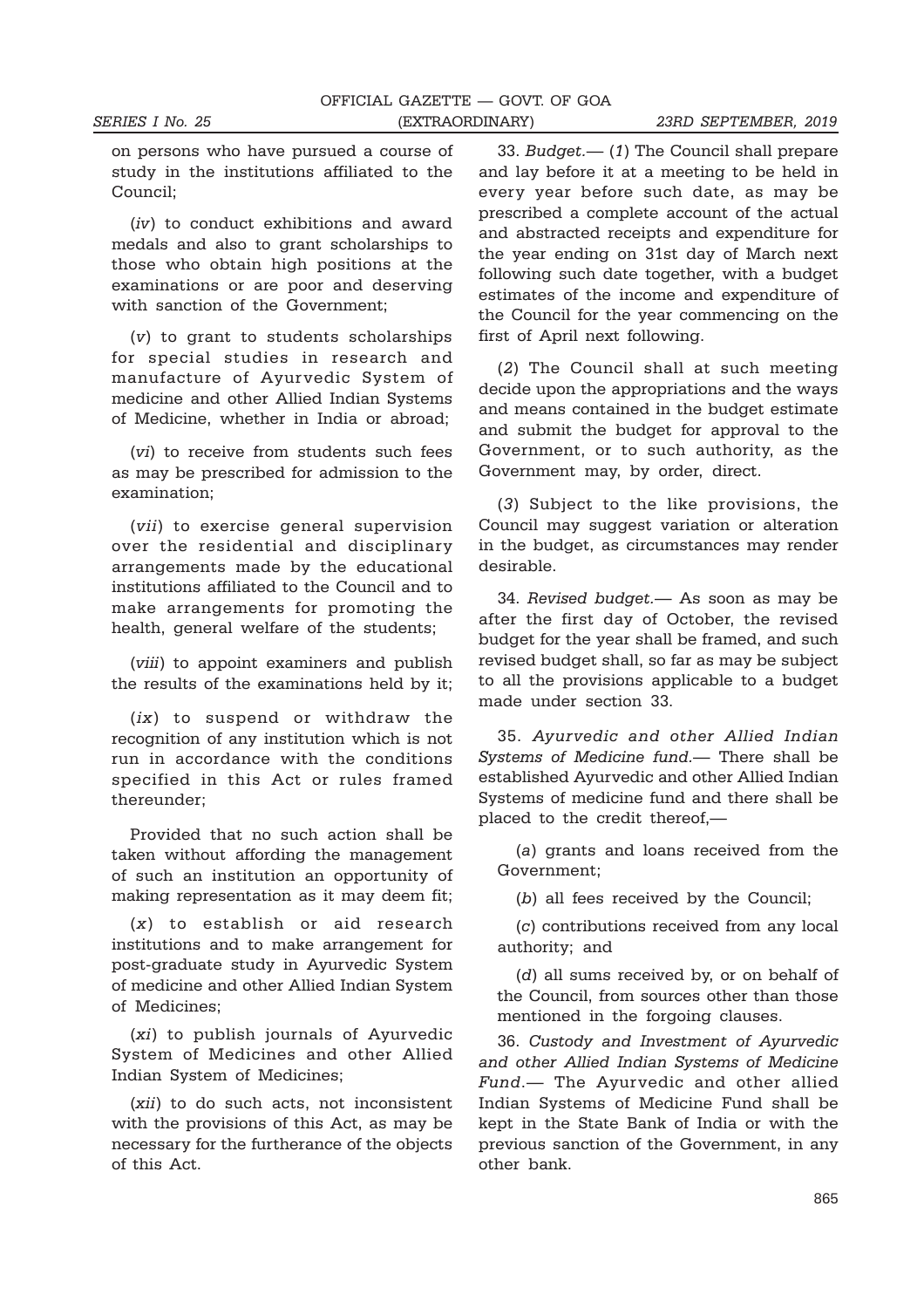# CHAPTER VI

Privileges and Rights of Registered Practitioners

37. Privileges and Rights of Registered Practitioners.— Notwithstanding anything contained in any law for the time being in force,—

(i) The expression legally qualified registered practitioner of Ayurvedic System of Medicine or other Allied Systems of Indian Medicine or any word importing a person, recognized by law as Ayurvedic System of Medicine or Member of Ayurvedic System of Medicine or other Allied Systems of Indian Medicine shall in all Acts, extended to the State of Goa or in all Acts of Legislature in their application to the State of Goa, in so far as such Acts relate to any of the matters specified in list II or list III in the Seventh Schedule of the Constitution of India be deemed to include a registered practitioner.

(1) A Registered practitioner shall be eligible to hold any appointment as a physician or other medical officer in any dispensary, hospital supported by or receiving a grant from the Government or any other local authority and treating patients or in any other establishment, body or institution dealing with Ayurvedic System of Medicine or other Allied Indian Systems of Medicine.

(2) Unless the Council otherwise directs, a registered practitioner shall be entitled to,—

(a) sign or authenticate a birth or death certificate required by any law or rule to be signed or authenticated by a duly qualified Ayurvedic System of Medicine or other Allied Indian Systems of Medicine practitioner;

(b) sign or authenticate a medical or fitness certificate required by any law or rule to be signed or authenticated by duly qualified practitioner of Ayurvedic System of medicine or other Allied Indian Systems of Medicine;

(c) give evidence at any inquest or in any court of law as an expert under section 45 of the Indian Evidence Act, 1872 (Central Act 1 of 1872) or on any matter relating to Ayurvedic System of Medicine or other Allied Indian Systems of Medicine.

38. Exemption from serving on inquest.— Notwithstanding anything in any other law for the time being in force, every registered practitioner shall be exempt, if he so desires from serving on any inquest or as a juror or assessor under the Code of Criminal Procedure, 1973 (Central Act 2 of 1974).

#### CHAPTER VII

#### **Offences**

39. Right to practice.— No person shall practice Ayurvedic System of Medicine or other Allied Indian Systems of Medicine unless he is duly registered under this Act or qualified and entitled to practice such medicine under any law for time being in force.

40. Conferring, granting or issuing degree, diploma, license, etc., by unauthorized person or institution.—  $(1)$  No person other than an association or institution recognized or authorized under this Act shall confer, grant or issue any degree, diploma, license, certificate or other document so as to practice the Ayurvedic System of Medicine or other Allied Indian System of Medicines or hold itself out as entitled to confer, grant or issue such documents or certificates.

(2) (a) No person, other than a registered practitioner under this Act, or whose name has been entered in the Central Register of Indian Medicine maintained by the Central Council shall practice Ayurvedic System of Medicine or other Allied Indian System of Medicines.

(b) The Registered practitioners of Ayurvedic System of Medicine or other Allied Indian System of Medicines whose names are entered in the register maintained by the Goa Board of Indian medicines and homoeopathy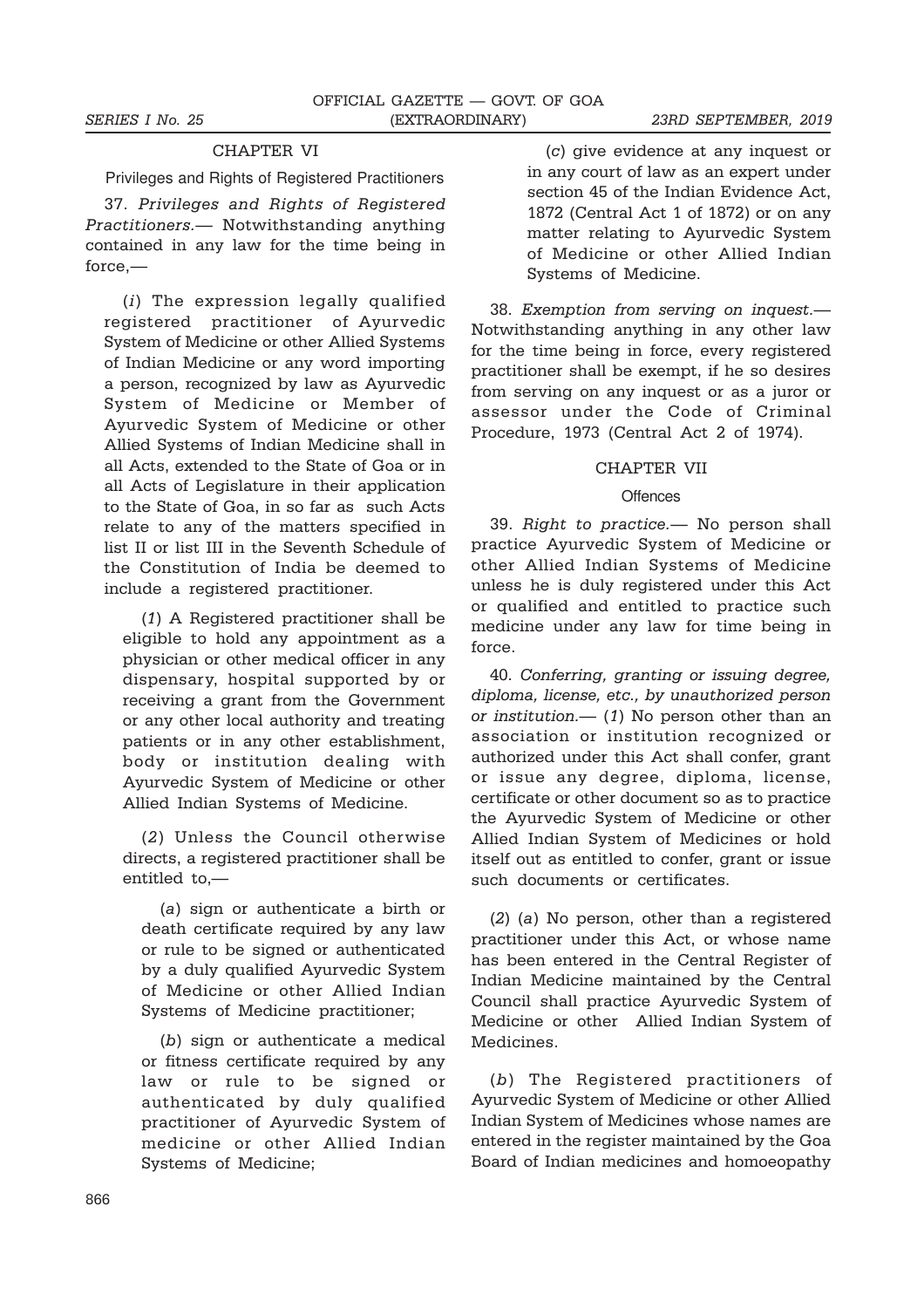shall be considered as registered practitioners and their names shall be transferred to the register maintained by the Council.

(c) No practitioner shall practice in the State of Goa on the ground that he is registered in any other State or Union Territory.

(d) No practitioner shall be registered on the ground that he is holding registration certificate from any State or Union Territory unless he possesses a recognized medical qualification conferred by any college/ university recognized by the Council.

(e) All the qualifications, degrees or diplomas conferred by Colleges/Institutions included in the II and III Schedule attached to Indian Medicine Central Council Act, 1970 (Central Act 48 of 1970) shall be considered as recognized qualification.

(f) Any Practitioner who do not posses recognized qualification and were or are practicing Ayurvedic System of Medicine or other Allied Indian System of Medicines in any other State or Union territory and desire to establish his practice in the State of Goa shall have to obtain degree/diploma by passing such examination as held by the Council.

(3) Whoever contravenes the provisions of this section shall be punishable for first such offences, with imprisonment which may extend to one year or with fine which may extend to Rs. 1,00,000 or with both, and for such subsequent offence with double the fine and imprisonment specified for first offence.

(4) Whoever contravenes the provisions of section 39 of this Act shall on conviction be punished for first such offence with imprisonment which may extend to one year or with fine which may extend to Rs. 1,00,000 or with both, and for such subsequent offence with double the fine and imprisonment specified for first offence.

41. False assumption of certificate or diploma to be an offence.— Whoever falsely assumes or uses any title or description or any addition to his name implying that he holds a degree, diploma, license or certificate conferred, granted or issued by an association or institution recognized or authorized under this Act or that he is qualified to practice the Ayurvedic System of Medicine and other Allied Indian System of Medicines under the provisions of this Act shall be punishable with imprisonment which may extend to six months or with fine which may extend to Rs. 50,000 or with both for the first such offence and for such subsequent offences with double the fine and imprisonment specified for first offence.

#### CHAPTER VIII

#### Miscellaneous

42. Appeals to Government from decision of the Council.—  $(1)$  An appeal shall lie to the Government from every decision of the Council under this Act, except a decision made by the Council as an appellate authority.

(2) Every appeal under sub-section (1) shall be preferred within three months of the date of communication of such order.

43. Bar to suit and other legal proceedings.— (1) No suit or other legal proceeding shall lie against the Government in respect of an act done in exercise of the powers conferred by this Act.

(2) No suit, prosecution or other legal proceedings shall lie against the Council or any member, or any officer or servant of the Council or any person acting under the direction of the Council or of the President or the Vice-President or of any officer or servant of the Council in respect of anything which is done in good faith or intended to be done in pursuance of this Act or of any rules or regulations made thereunder.

44. Control of Council by Government.— (1) The Government may give such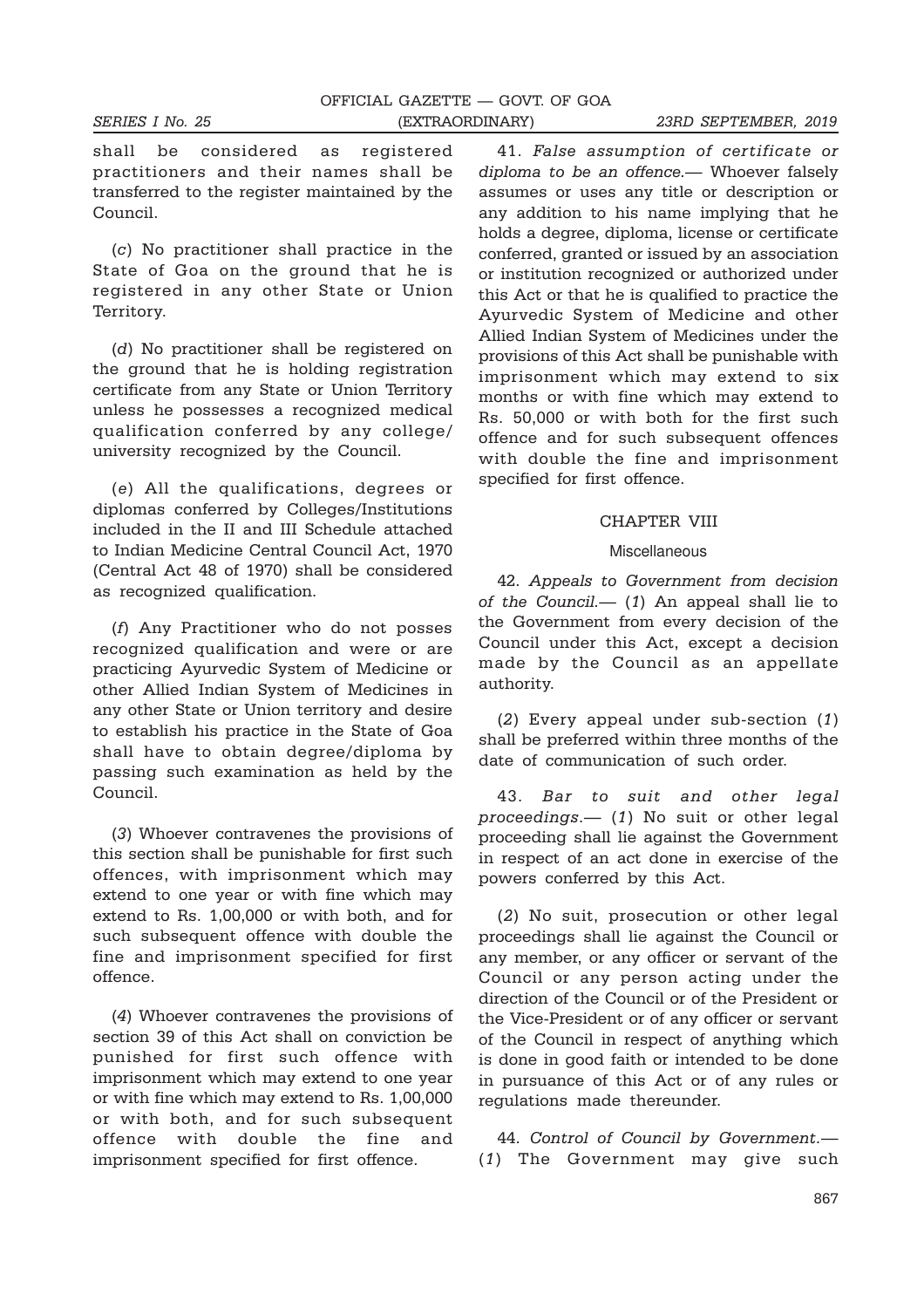direction to the Council as it may deem fit and the Council shall comply with all such directions.

(2) If, at any time, it shall appear to the Government that the Council has failed to exercise or has exceeded or abused power conferred upon it by or under this Act or has failed to perform a duty impose upon it by or under this Act, the Government may, if it considers such failure excess, or abuse to be of a serious character notify the particulars thereof to the Council; and if the Council fails to remedy such default excess or abuse within such time as may be fixed by the Government in this behalf, the Government may dissolve the Council and appoint an administrator to perform all or any of the powers and duties of the Council, for such period as it may think fit:

Provided that it shall take steps within six months of such dissolution, to constitute a new Council under the provisions of this Act.

45. Court competent to try offences under this Act and take cognizance of offences.— (1) No court other than the court of a magistrate of the first Class shall take cognizance of, or try a offence under this Act.

(2) No court shall take cognizance of any offence under this Act except on a complaint in writing of an officer empowered by rules made in this behalf.

46. Delegation of power.— The Government or the Council may delegate such of its power and to such authority as the Government or the Council, as the case may be, deem necessary.

47. Power to make regulations.— (1) the Council may, by notification, make regulations, not inconsistent with this Act and the rules made thereunder, for the purpose of giving effect to the provisions of this Act.

(2) In particular and without prejudice to the generality of the forgoing power such regulation may provide for all or any of the following matters, namely:—

(a) time, place of meeting of the council and manner in which the meeting of the council shall be summoned under section 17;

(b) number, designation, pay, allowance of officers and servants of the council under section 21;

(c) qualifications required for admission to a course or training in Ayurvedic system of medicine and other Allied System of medicine under section 29;

(d) Any other matter which is required to be or may be laid down by regulations.

(3) The Government may, by notification in the Official Gazette, cancel or modify any regulation.

48. Power to make Rules.— (1) The Government may, from time to time, make rules for the purpose of carrying into effect the provisions of this Act.

(2) In particular and without prejudice to the generality of the forgoing power such rules may provide for all or any of the following matters, namely:—

(a) the time and place at which and the manner in which election shall be held under sub-section (3) of section 3;

(b) period to fill the vacancies under section 8;

(c) allowance to be paid to the members of the council under the section 16.

(d) conditions of service under section 21.

(e) maintenance of register under section 22.

(f) fees to be paid and conditions for registration under section 24(1);

(g) manner in which the appeal shall be heard and decided under section 24(3);

(h) renewal fee and manner of payment under section 25(1);

(i) manner of publication of names under section 28(1);

 $(i)$  fees to be paid under section  $32(vi)$ .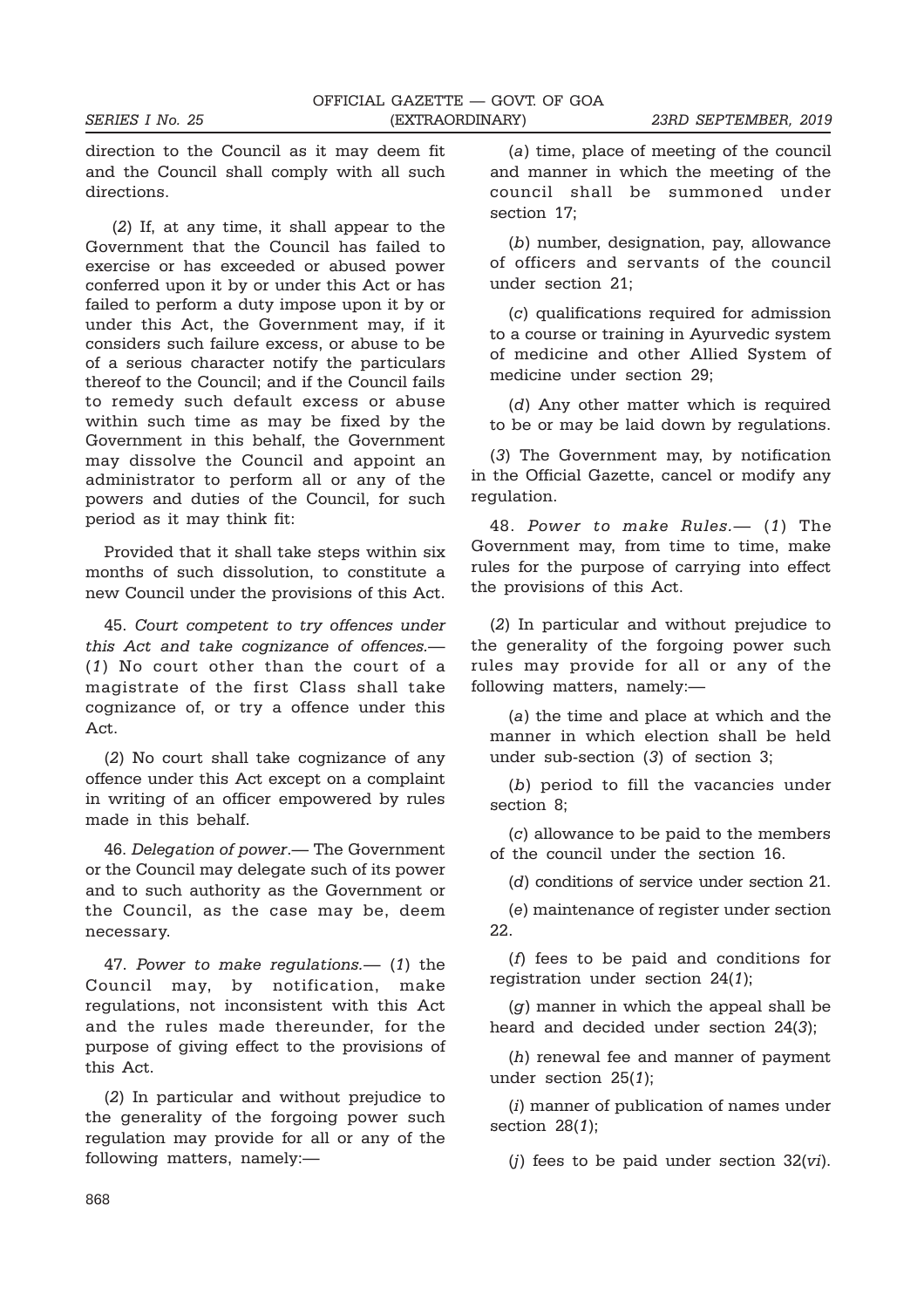**SCHEDULE** (See Section 24) Qualifications for Registration

#### Part-I

Recognized Medical Qualifications in Ayurvedic System of Medicine granted by Universities, Councils or other Medical Institutions in India recognized by the Central Council of Indian Medicine under Indian Medicine Central Council Act, 1970 (Central Act 48 of 1970).

### Part-II

Recognized Medical Qualification in Unani and Siddha System of Medicine granted by Universities, Councils or other Medical Institutions in India recognized by the Central Council of Indian Medicine under Indian Medicine Central Council Act, 1970 (Central Act 48 of 1970).

#### Part-III

Recognized Qualification in "Yoga and Naturopathy" granted by University, Council or other Institution in India approved by Central Government.

#### Part-IV

Recognized Qualification in "Sowa-Rigpa" granted by University, Council or other Institution in India approved by Central Government.

Porvorim, Goa. Secretary to the

Secretariat, CHOKHA RAM GARG Dated: 23-09-2019. Government of Goa. Law Department (Legal Affairs).

# ———— **Notification**

#### 7/18/2019-LA

The Goa Clinical Establishments (Registration and Regulation) Act, 2019 (Goa Act 19 of 2019), which has been passed by the Legislative Assembly of Goa on 09-08-2019 and assented to by the Governor of Goa on 19-09-2019, is hereby published for the general information of the public.

D. S. Raut Dessai, Joint Secretary (Law).

Porvorim, 23rd September, 2019.

THE GOA CLINICAL ESTABLISHMENTS (REGISTRATION AND REGULATION) ACT, 2019

(Goa Act 19 of 2019) [19-9-2019]

AN

#### ACT

to provide for the registration and regulation of clinical establishments in the State of Goa and for matters connected therewith or incidental thereto.

Be it enacted by the Legislative Assembly of Goa in the Seventieth Year of the Republic of India as follows:—

### CHAPTER I

#### Preliminary

1. Short title and commencement.— (1) This Act may be called the Goa Clinical Establishments (Registration and Regulation) Act, 2019.

(2) It extends to the whole of the State of Goa.

(3) It shall come into force on such date as the Government may, by notification in the Official Gazette, appoint.

2. Definitions.— In this Act, unless the context otherwise requires,—

(a) "authority" means the District Registering Authority appointed under section 7 of this Act;

(b) "certificate" means certificate of registration issued under section 27 of this Act;

(c) "clinical establishment" means,–

(i) a hospital, maternity home, nursing home, dispensary, clinic, sanatorium or an institution, by whatever name called, that offers services, facilities requiring diagnosis, treatment or care for illness, injury, deformity, abnormality or pregnancy in any recognized system of medicine established and administered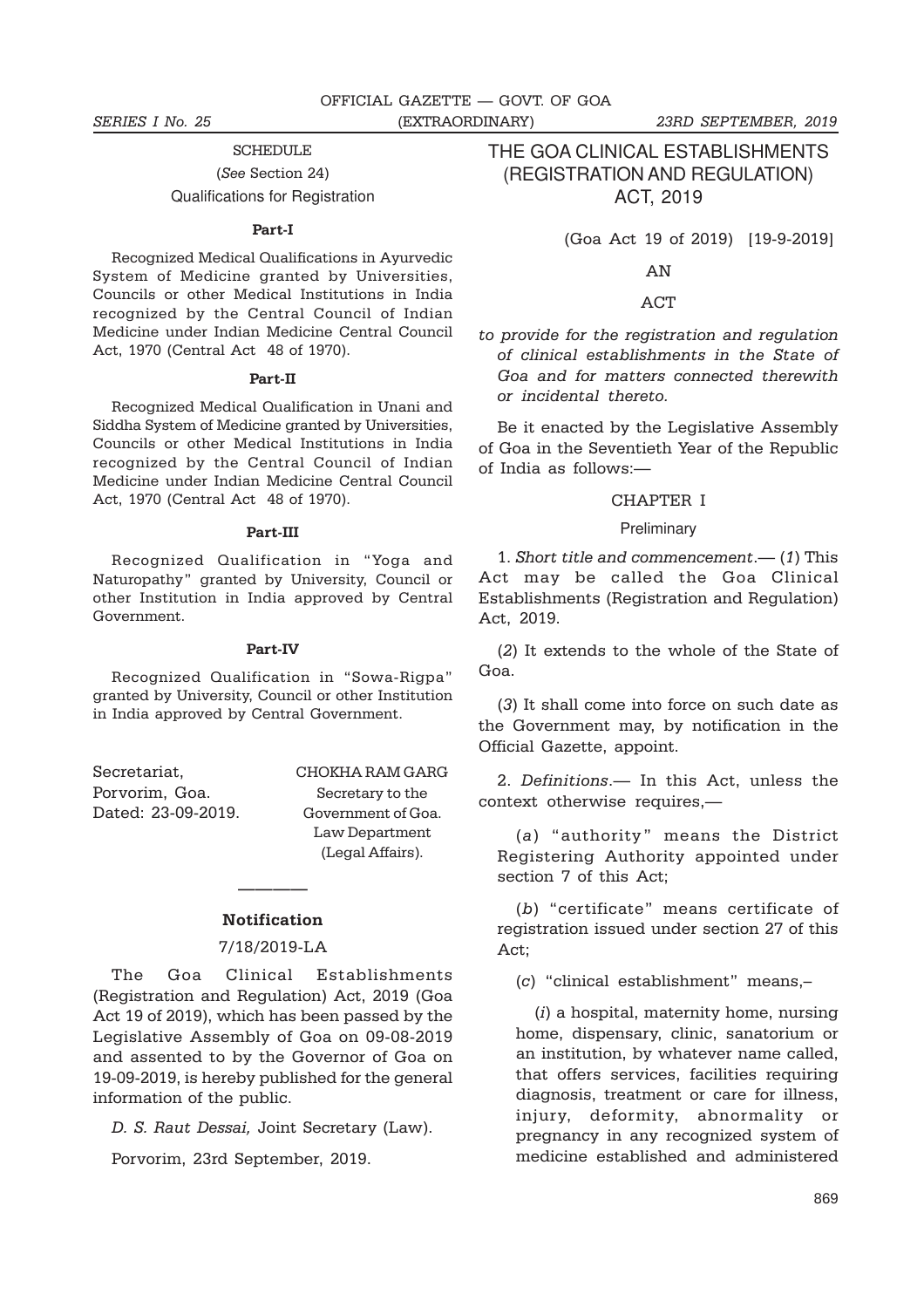or maintained by any person or body of persons, whether incorporated or not; or

(ii) a place established as an independent entity or part of an establishment referred to in sub-clause  $(i)$ , in connection with the diagnosis or treatment of diseases where pathological, bacteriological, genetic, radiological, chemical, biological investigations or other diagnostic or investigative services with the aid of laboratory or other medical equipment, are usually carried on, established and administered or maintained by any person or body of persons, whether incorporated or not and shall include a clinical establishment owned, controlled or managed by—

(a) the Government or a Department of the Government;

(b) a trust, whether public or private;

(c) a corporation (including a society) registered under a Central, Provincial or State Act, whether or not owned by the Government;

(d) a local authority; and

(e) a single doctor/group of doctors, but does not include the clinical establishments owned, controlled or managed by the Armed Forces.

Explanation.— For the purpose of this clause, "Armed Forces" means the forces constituted under the Army Act, 1950 (Central Act 46 of 1950), the Air Force Act, 1950 (Central Act 45 of 1950) and the Navy Act, 1957 (Central Act 62 of 1957);

(d) "Council" means the Council constituted under section 3 of this Act;

(e) "emergency medical condition" means a medical condition manifesting itself by acute symptoms of sufficient severity (including severe pain) of such a nature that the absence of immediate medical attention could reasonably be expected to result in,—

(i) placing the health of the individual or with respect to a pregnant woman, the health of the woman or her unborn child, in serious jeopardy; or

(ii) serious impairment to bodily functions; or

(*iii*) serious dysfunction of any organ or part of a body;

(f) "Government" means the Government of Goa;

(g) "Grievance Redressal Officer" means person appointed by every clinical establishment under the provisions of section 9 of this Act;

(h) "National Council" means the National Council for clinical establishments established under section 3 of the Clinical Establishments (Registration and Regulation) Act, 2010 (Central Act 23 of 2010);

(i) "National register" means the register maintained by the Central Government under section 39 of the Clinical Establishments (Registration and Regulation) Act, 2010 (Central Act 23 of 2010);

(j) "notification" means a notification published in the Official Gazette;

(k) "Official Gazette" means the Official Gazette of the Government;

(l) "prescribed" means prescribed by rules made under this Act;

(m) "recognized system of medicine" means allopathy, yoga, naturopathy, ayurveda, homoeopathy, siddha and unani system of medicines or any other system of medicine as may be recognized by the Central Government;

(n) "registration" means registration of the Clinical Establishments under this Act;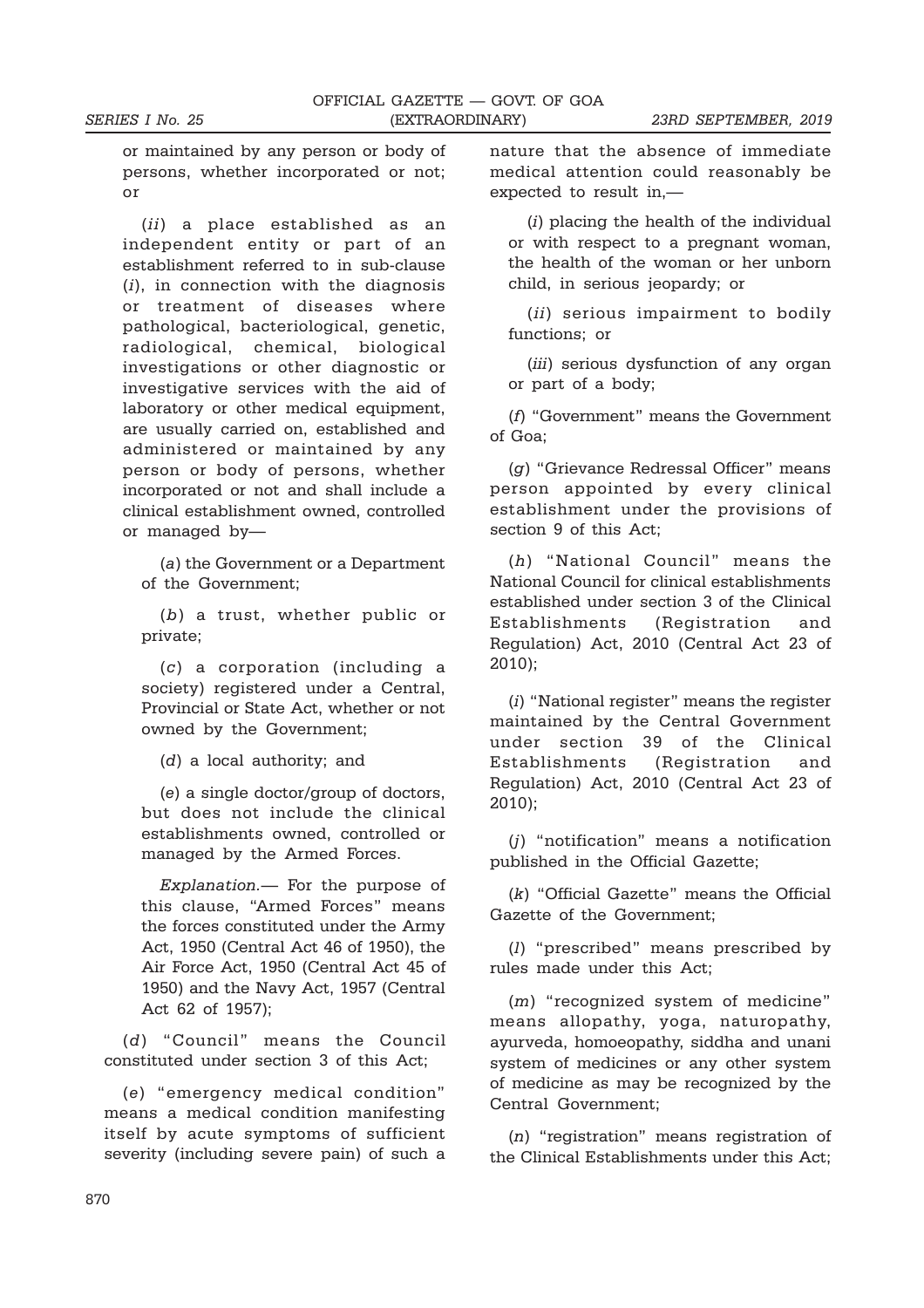(o) "rules" means rules made under this Act;

(p) "standards" means the conditions that are specified in section 9 for the registration of clinical establishments;

(q) "State" means the State of Goa;

(r) "state register" means the register maintained by the authority and the Government under sections 34 and 35 respectively of this Act containing the number of clinical establishments registered:

(s) "to stabilize" (with its grammatical variations and cognate expressions)" means, with respect to an emergency medical condition specified in clause (e), to provide such medical treatment of the condition as may be necessary to assure, within reasonable medical probability; that no material deterioration of the condition is likely to result from or occur during the transfer of the individual from a clinical establishment.

#### CHAPTER II

#### Council For Clinical Establishments

3. Constitution of Council for Clinical Establishments.— (1) The Government shall, by notification, constitute a Council to be called the Goa Council for Clinical Establishments.

(2) The Council shall consist of the following members, namely:—

- (a) Secretary to the Government of Goa in Health Department ...................... Chairman.
- (b) Dean, Goa Medical College .............................. Member.
- (c) Six Representatives out of which one to be elected by each Executive Committee of,-
	- (i) Goa Medical Council ..... Member.
	- (ii) Goa Dental Council ........ Member.

(iii) Goa Nursing Council .... Member.

- (iv) Goa State Pharmacy Council ............................ Member.
- (v) Goa Board of Indian System of Medicine and Homoeopathy (Ayurveda and Homoeopathy) ................ Member.
- (vi) Any other Council in recognized System of Medicine ......................... Member.
- (d) Three representatives to be elected by Indian Medical Association, Goa branch .... Members.
- (e) One representative from paramedical systems but other than from clause (c) to be nominated by the Government ........................ Member.
- (f) One representative to be elected by Members of Association of Private Nursing Homes in the State of Goa. ...................... Member.
- $(g)$  Two representatives to be nominated by the Government ...................... Members.
- (h) Director of Health Services, Government of Goa ................................. Member Secretary.

(3) The elected and the nominated members of the Council, shall hold office for three years, but shall be eligible for reelection or re-nomination for one more term of three years only:

Provided that the person nominated or elected, as the case may be, shall hold office for so long as he holds the appointment of the office by virtue of which he was nominated or elected, as the case may be, to the Council.

(4) The allowances payable to the members of the Council other than ex-officio members shall be such as may be prescribed by the Government.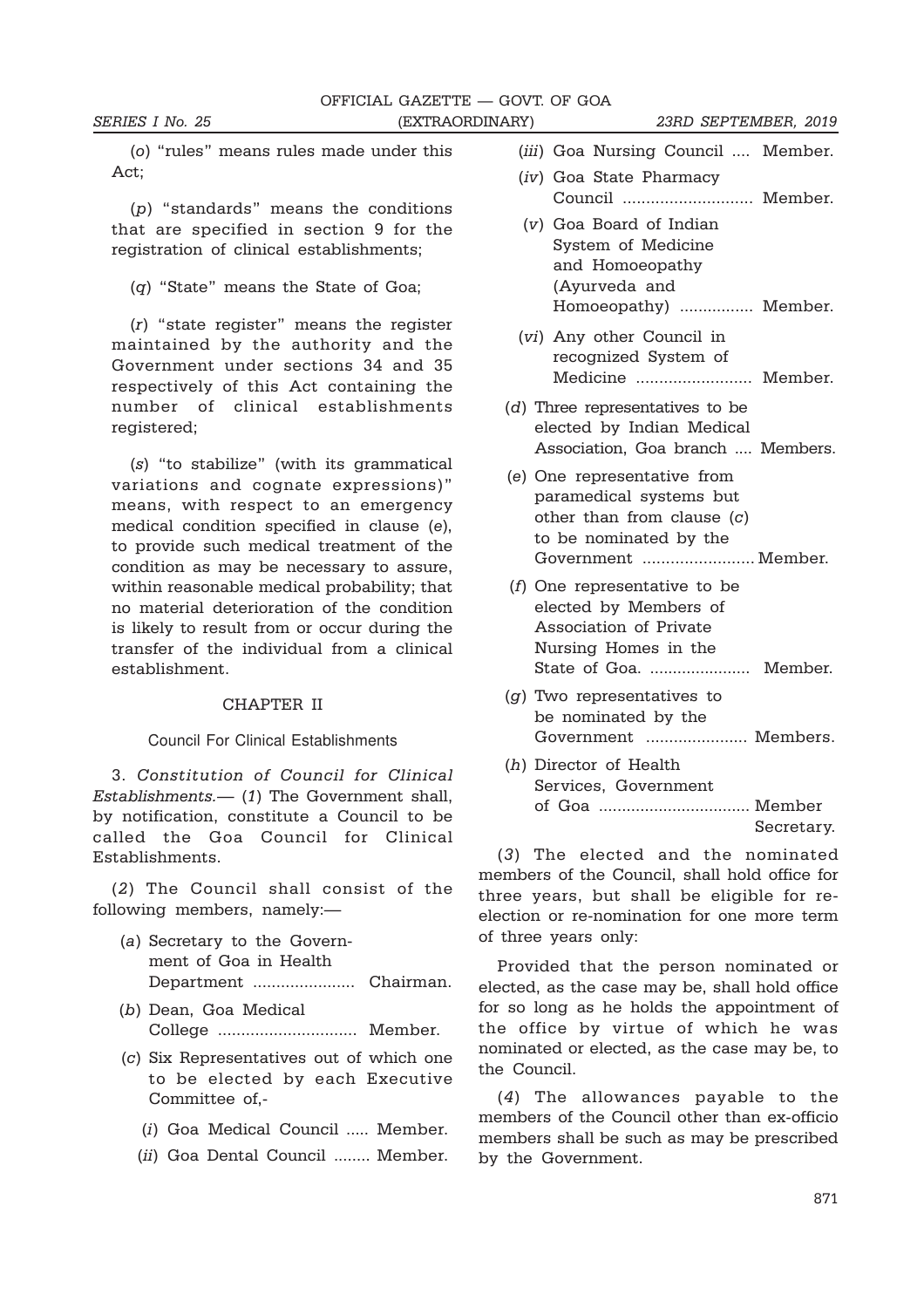4. Disqualification for appointment as member.— A person shall be disqualified for being elected or nominated or for continuing as a member of the Council if he,—

(a) has been convicted and sentenced to imprisonment for an offence which, in the opinion of the Government, involves moral turpitude; or

(b) has been charge-sheeted in any crime where punishment is imprisonment; or

(c) is an undischarged insolvent; or

(d) is of unsound mind, and stands so declared by a competent court; or

(e) has been removed or dismissed from the service of the Government or a corporation owned or controlled by the Government; or

(f) is a whole time Officer or servant of the Council; or

 $(q)$  has, in the opinion of the Government. such financial or other interest in the Council as is likely to affect prejudicially the discharge by him of his functions as a member.

5. Functions of the Council.— The Council shall perform the following functions, namely:—

(a) compiling and updating the State Register of clinical establishments;

(b) sending monthly returns for updating the National Register of clinical establishments;

(c) representing the State in the National Council;

(d) hearing of appeals against the Orders of the authority;

(e) publication on annual basis a report on the state of implementation of standards by the clinical establishments;

(f) ensure implementation of minimum standards;

(g) perform any other function determined by the Government from time to time.

6. Power to seek advice or assistance.— The Council may associate with itself any person or body whose assistance or advice it may desire in carrying out any of the provisions of this Act.

#### CHAPTER III

#### Registration and Standards for Clinical Establishments

7. Appointment of an authority.— The Government shall, by notification, set up an authority to be called the District Registering Authority for each district for registration of clinical establishments, with the following members, namely:—

- (a) District Collector ........ Chairperson.
- (b) Representative of Indian Medical Association, Goa branch, as nominated by it .............. Member.
- (c) Representative of Private Nursing Homes, as nominated by it .............. Member.
- (d) Representative of Goa Board of Indian System of Medicine and Homoeopathy, as nominated by the Government .............. Member.
- (e) Two members as nominated by the Government .................... Members.
- (f) One member, each from (i) Goa Dental Council; (ii) Goa Nursing Council; (iii) Goa Pharmacy Council; and (iv) Goa Medical Council, as nominated by the Government. ........... Members.
- (g) Medical Superintendent of the Government District Hospital ......................... Member-Secretary.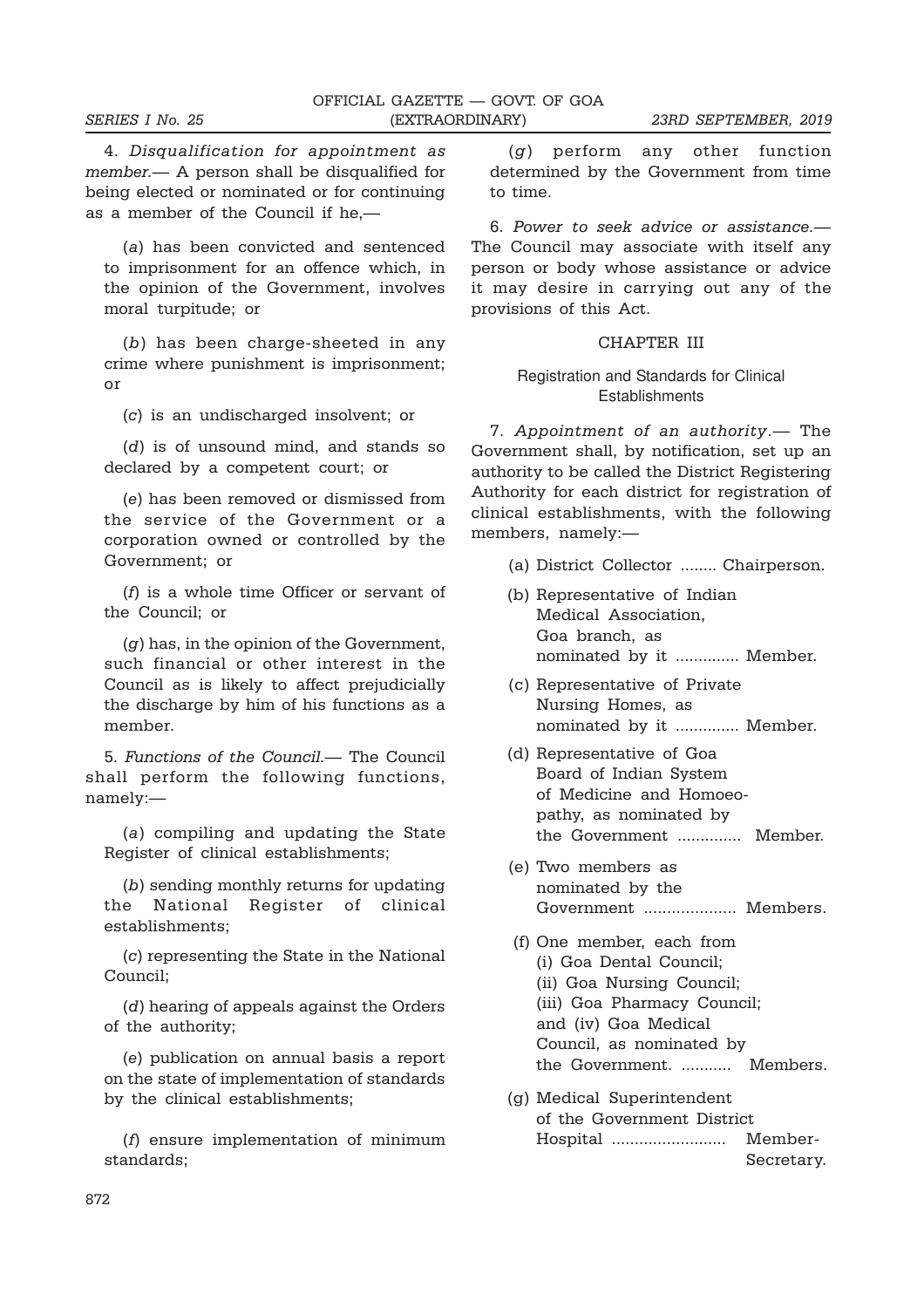8. Registration for Clinical Establishments.— No person shall run a clinical establishment unless it has been duly registered in accordance with the provisions of this Act.

9. Conditions for registration.— (1) For registration and continuation, every clinical establishment shall fulfill the following conditions, namely:—

(i) the minimum standards of facilities and services as may be prescribed;

(ii) the minimum requirement of personnel as may be prescribed;

(*iii*) appointment of a grievance redressal officer;

(iv) provisions for maintenance of medical records and reporting as may be prescribed;

(v) such other conditions as may be prescribed.

(2) In clinics run by single doctor the doctor himself shall be a grievance officer. The name of the grievance officer and his contact number shall be displayed in a prominent place in the clinical establishment. Any complaint submitted shall be responded within 15 days, failing which, the complainant shall be free to approach the authority.

(3) The clinical establishment shall undertake to provide within the staff and facilities available, such medical examination and treatment as may be required to stabilize the emergency medical condition of any individual who comes or is brought to such clinical establishment.

10. Classification of Clinical Establishments.— (1) Clinical establishments of different systems shall be classified into such categories as may be prescribed.

(2) Different standards may be prescribed for different categories referred to in subsection (1):

Provided that in prescribing the standards for clinical establishments, the Government shall have regard to the local conditions.

### PROCEDURE FOR REGISTRATION

11. Application for provisional certificate of registration.— (1) For the purposes of provisional certificate of registration of the clinical establishment, an application in such form along with such fee and details as may be prescribed, shall be made to the authority.

(2) The application shall be made in person, or by post, or online.

(3) If any clinical establishment is in existence at the time of the commencement of this Act, an application for its registration shall be made within three months from the date of the commencement of this Act and a clinical establishment which comes into existence after the commencement of this Act shall apply for its registration before starting its operations.

(4) If any clinical establishment is already registered under any existing law requiring registration of such establishment, even then it shall apply for registration as referred to in sub-section (1).

(5) If any clinical establishment is offering services in more than one category then such establishment shall apply for separate registration for each such category:

Provided that if diagnostic centre (basic lab facilities) is a part of the hospital, no separate registration is required.

12. Provisional Certificate. The authority shall, within a period of ten days from the date of receipt of application under section 11, grant to the applicant a certificate of provisional registration in such form and containing such particulars and such information, as may be prescribed.

13. No inquiry prior to provisional registration.— (1) The authority shall not conduct any inquiry prior to the grant of provisional registration.

(2) Notwithstanding the grant of the provisional certificate of registration, the authority shall, within a period of forty-five days from the grant of provisional registration,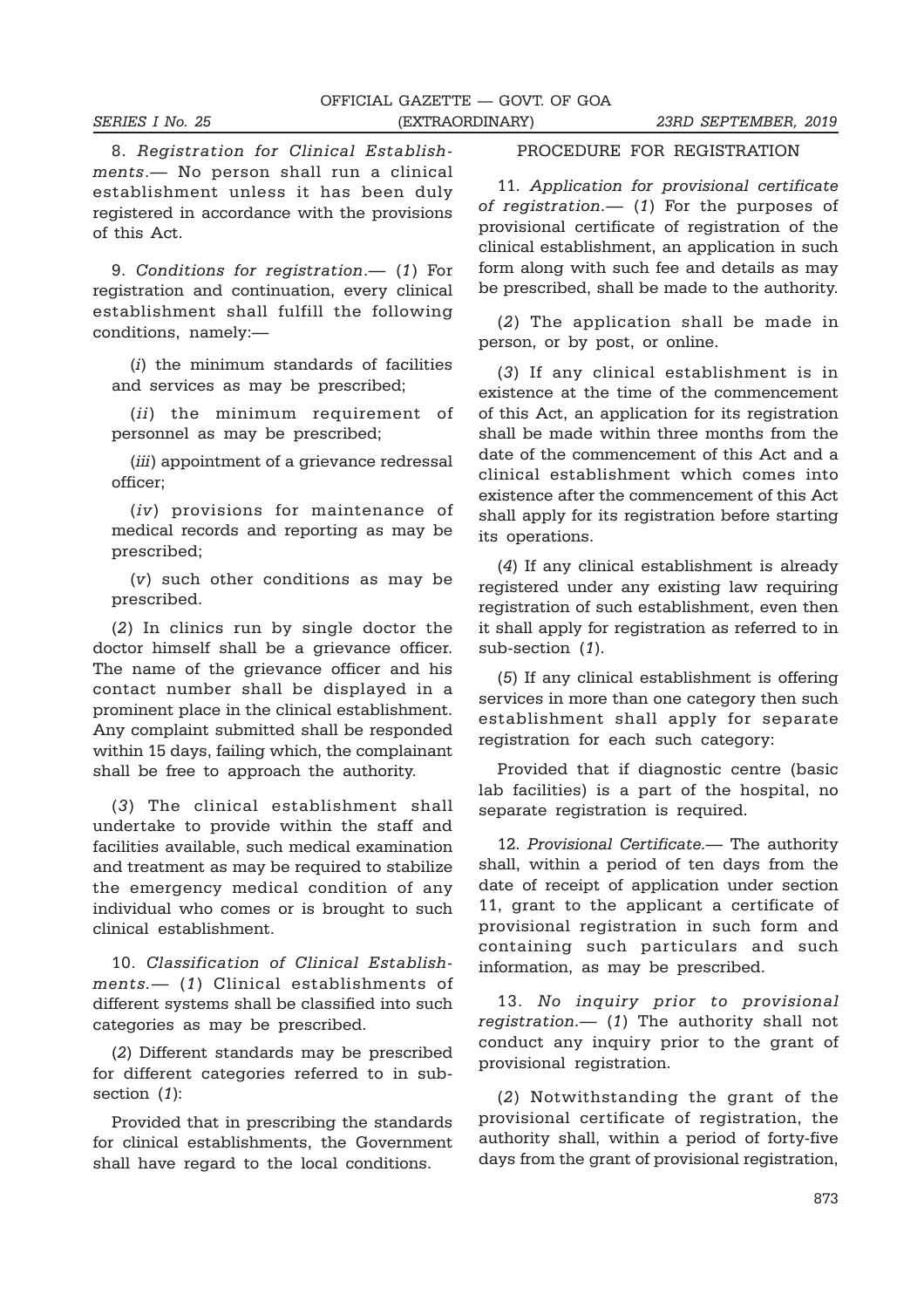cause to be published in such manner, as may be prescribed, all particulars of the clinical establishment so registered provisionally.

14. Validity of provisional registration.— Subject to the provisions of section 20, every provisional registration shall be valid to the last day of the twelfth month from the date of issue of the certificate of provisional registration and such registration shall be renewable.

15. Display of certificate of registration.— The certificate shall be affixed in a conspicuous place in the clinical establishment in such manner so as to be visible to everyone visiting such establishment.

16. Duplicate certificate.— In case the certificate is lost, destroyed, mutilated or damaged, the authority shall issue a duplicate certificate, on the request of the clinical establishment, on the payment of such fees as may be prescribed.

17. Certificate to be non-transferable.— (1) The certificate of registration shall be nontransferable.

(2) In the event of change of ownership or management, the clinical establishment shall inform the authority of such change in such manner as may be prescribed.

(3) In the event of change of category or location, or on ceasing to function as a clinical establishment, the certificate of registration in respect of such clinical establishment shall be surrendered to the authority and the clinical establishment shall apply afresh for grant of certificate of registration.

18. Publication of expiry of registration.— The authority shall cause to be published within such time and in such manner, as may be prescribed, the names of clinical establishments whose registration has expired.

19. Renewal of provisional registration.— The application for renewal of provisional registration shall be made within thirty days before the expiry of the validity of the certificate of provisional registration accompanied by renewal fee as prescribed and, in case the application for renewal is made after the expiry of the provisional registration, the authority shall allow renewal of registration on payment of such enhanced fees, as may be prescribed.

20. Time limit for provisional registration.— Where the clinical establishment in respect of which standards have been notified by the Government, provisional registration shall not be granted or renewed beyond:

(i) the period of two years from the date of notification of the standards in case of clinical establishments which come into existence before the commencement of this Act;

(*ii*) the period of two vears from the date of notification of the standards for clinical establishments which come into existence after the commencement of this Act but before the notification of the standards; and,

(*iii*) the period of six months from the date of notification of standards for clinical establishments which come into existence after standards have been notified.

21. Application for permanent registration.— Application for the permanent registration by a clinical establishment shall be made to the authority in such form and be accompanied by such fees as may be prescribed.

22. Verification of application.— The clinical establishment making application under section 21 shall submit evidence of having complied with the prescribed minimum standards in such manner as may be prescribed.

23. Display of information for filing objections.— As soon as the clinical establishment submits the required evidence of having complied with the minimum standards, the authority shall cause to be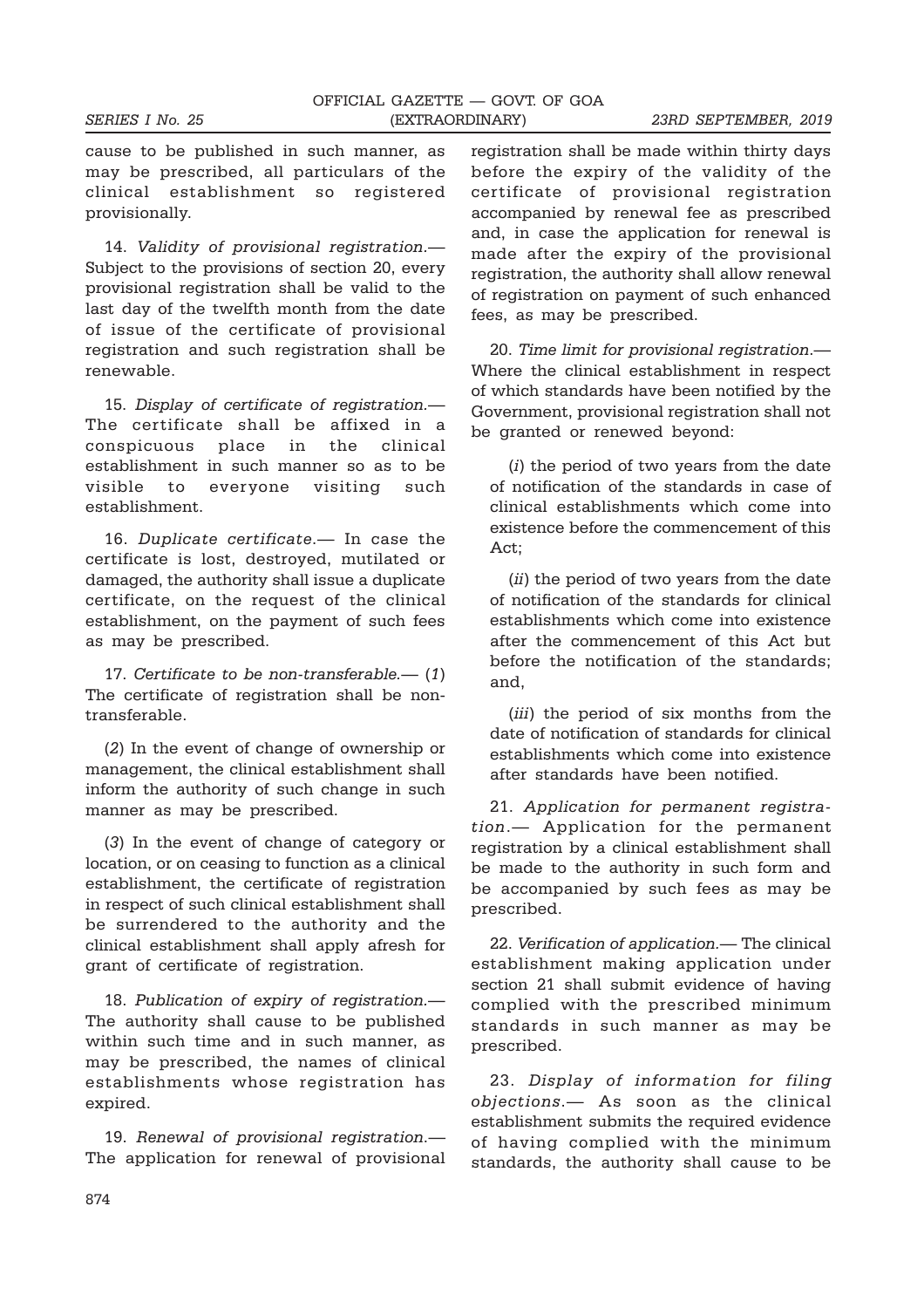displayed for information of the public at large and for filing objections, if any, in such manner, as may be prescribed, all evidence submitted by the clinical establishment of having complied with the minimum standards for a period of thirty days before processing for grant of permanent registration.

24. Communication of objections.— If objections are received within the period referred to in the preceding section, such objections shall be communicated to the clinical establishment for response within a period of forty-five days of its receipt.

25. Standards for permanent registration.— Permanent registration shall be granted only when a clinical establishment fulfils the conditions for registration specified in section 9.

26. Allowing or disallowing of registration.— The authority shall pass an Order within the next thirty days thereafter either,—

(a) allowing the application for permanent registration; or

(b) disallowing the application:

Provided that the authority shall record it's reasons, if it disallows an application for permanent registration.

27. Certificate for permanent registration.— (1) The authority shall, if it allows an application of the clinical establishment, issue a certificate of permanent registration in such form and containing such particulars, as may be prescribed.

(2) The certificate shall be valid for a period of five years from the date of issue.

(3) For the purposes of sub-section (1), the provisions of sections 15, 16, 17 and 18 shall also apply.

(4) The application for renewal of permanent registration shall be made within six months before the expiry of the validity of the certificate of permanent registration

accompanied by renewal fee as prescribed and, in case the application of renewal is not submitted within said period, the authority may allow renewal of registration on payment of such enhanced fees as may be prescribed.

28. Fresh application for permanent registration.— The disallowing of an application for permanent registration shall not debar a clinical establishment from applying afresh for permanent registration under section 21 and after providing such evidence, as may be required, of having rectified the deficiencies on which grounds the earlier application was disallowed.

29. Cancellation of registration.— (1) If, at any time, after any clinical establishment has been registered, the authority is satisfied that,–

(a) the conditions of the registration are not being complied with; or

(b) such clinical establishment has engaged the services of any doctor or paramedical staff appointed by the Government or Public Sector Undertaking except in emergency cases; or

(c) the person entrusted with the management of the clinical establishment has been imposed penalty thrice as provided in section 38 of this Act; it may issue a notice to the clinical establishment to show cause within thirty days time as to why it's registration under this Act should not be cancelled for the reasons to be mentioned in the notice.

(2) If, after giving a reasonable opportunity to the clinical establishment, the authority is satisfied that there has been a breach of any of the provisions of Act or the rules made thereunder, it may, by an order, without prejudice to any other action that it may take against such clinical establishment, cancel its registration.

(3) Every order made under sub-section (2) shall take effect—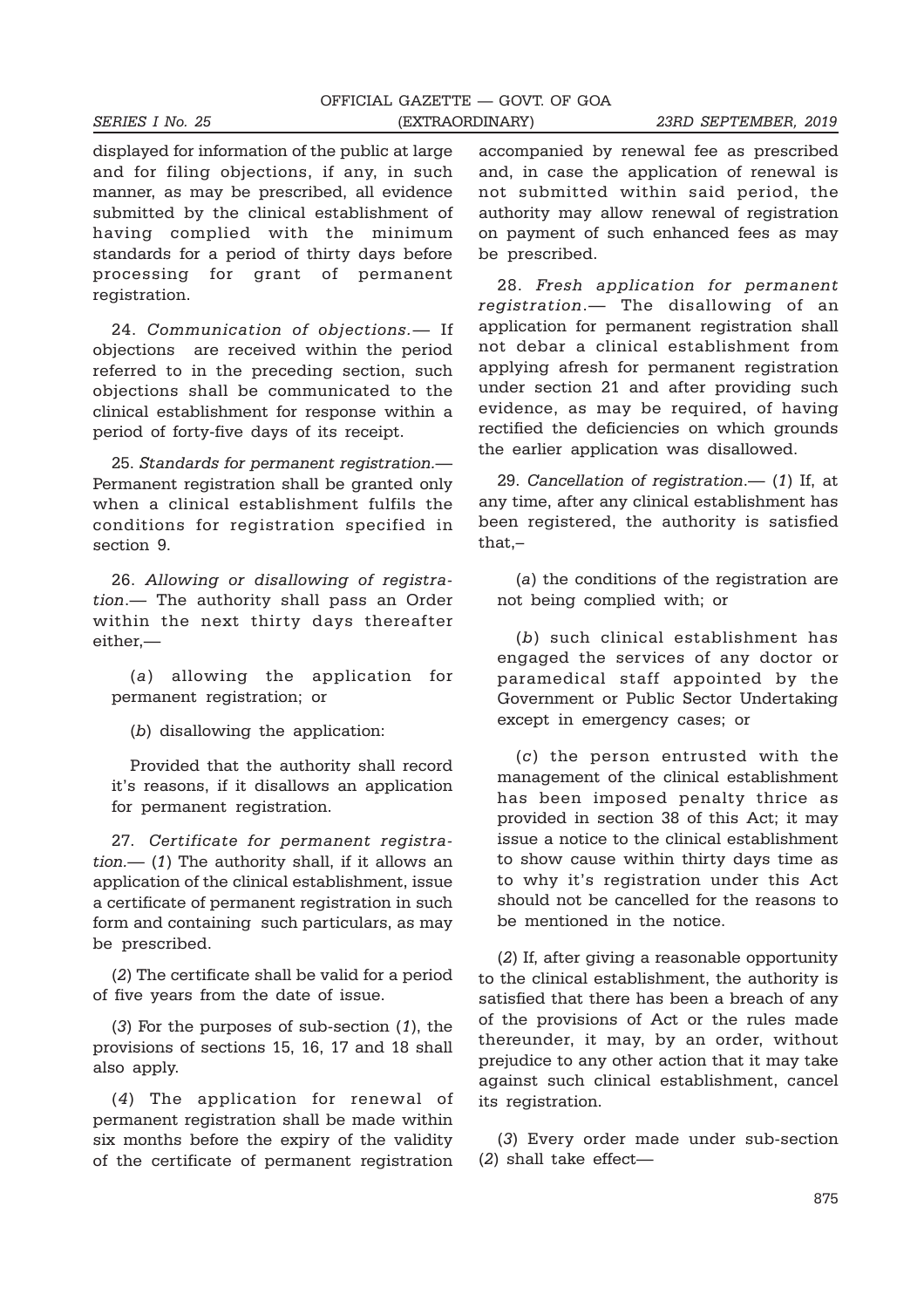(a) where no appeal has been preferred against such order, immediately on the expiry of the period prescribed for such appeal; and

(b) where such appeal has been preferred and it has been dismissed, from the date of the order of such dismissal:

Provided that the authority, after cancellation of registration, for reasons to be recorded in writing, may restrain immediately the clinical establishment from carrying on if there is imminent danger to the health and safety of patients.

30. Inspection of registered clinical establishments.— (1) The authority or an officer authorized by it shall have the right to cause an inspection of, or inquiry in respect of, any registered clinical establishment, it's building, laboratories and equipment and also of the work conducted or done by the clinical establishment, to be made by such multi-member inspection team as it may direct and to cause an inquiry to be made in respect of any other matter connected with the clinical establishment and that establishment shall be entitled to be represented thereat.

(2) The authority shall communicate to the clinical establishment its views with reference to the results of such inspection or inquiry and may, after ascertaining the opinion of the clinical establishment thereon, advise that establishment upon the action to be taken.

(3) The clinical establishment shall report to the authority, the action, if any, which is proposed to be taken or has been taken upon the results of such inspection or inquiry and such report, shall be furnished within such time, as the authority may direct.

(4) Where the clinical establishment does not, within a reasonable time, take action to the satisfaction of the authority, it may, after considering any explanation furnished or representation made by the clinical establishment, issue such directions as that authority deems fit, and the clinical establishment shall comply with such directions.

31. Power to enter.— The authority or an officer authorized by it may, if there is any reason to suspect that anyone is carrying on a clinical establishment without registration, enter and search in the manner prescribed, at any reasonable time and the clinical establishment shall offer reasonable facilities for inspection or inquiry and be entitled to be represented thereat:

Provided that no such person shall enter the clinical establishment without giving notice of his intention to do so.

32. Levy of fees by Government.— The Government may charge fees for different categories of clinical establishments as may be prescribed.

33. Appeal.— (1) Any person, aggrieved by an order of the authority refusing to grant or renew a certificate of registration or cancelling or revoking a certificate of registration may, in such manner and within such period as may be prescribed, prefer an appeal to the Council:

Provided that the Council may entertain an appeal preferred after the expiry of the prescribed period if it is satisfied that the appellant was prevented by sufficient cause from preferring the appeal in time.

(2) Every appeal under sub-section (1) shall be made in such form and be accompanied by such fee as may be prescribed.

#### CHAPTER IV

#### Register of Clinical Establishments

34. Register of clinical establishments.— (1) The authority shall, within a period of one year from it's establishment, compile, publish and maintain in digital format a register of clinical establishments, registered by it and it shall enter the particulars of the certificate so issued in a register to be maintained in such form and manner, as may be prescribed by the Government.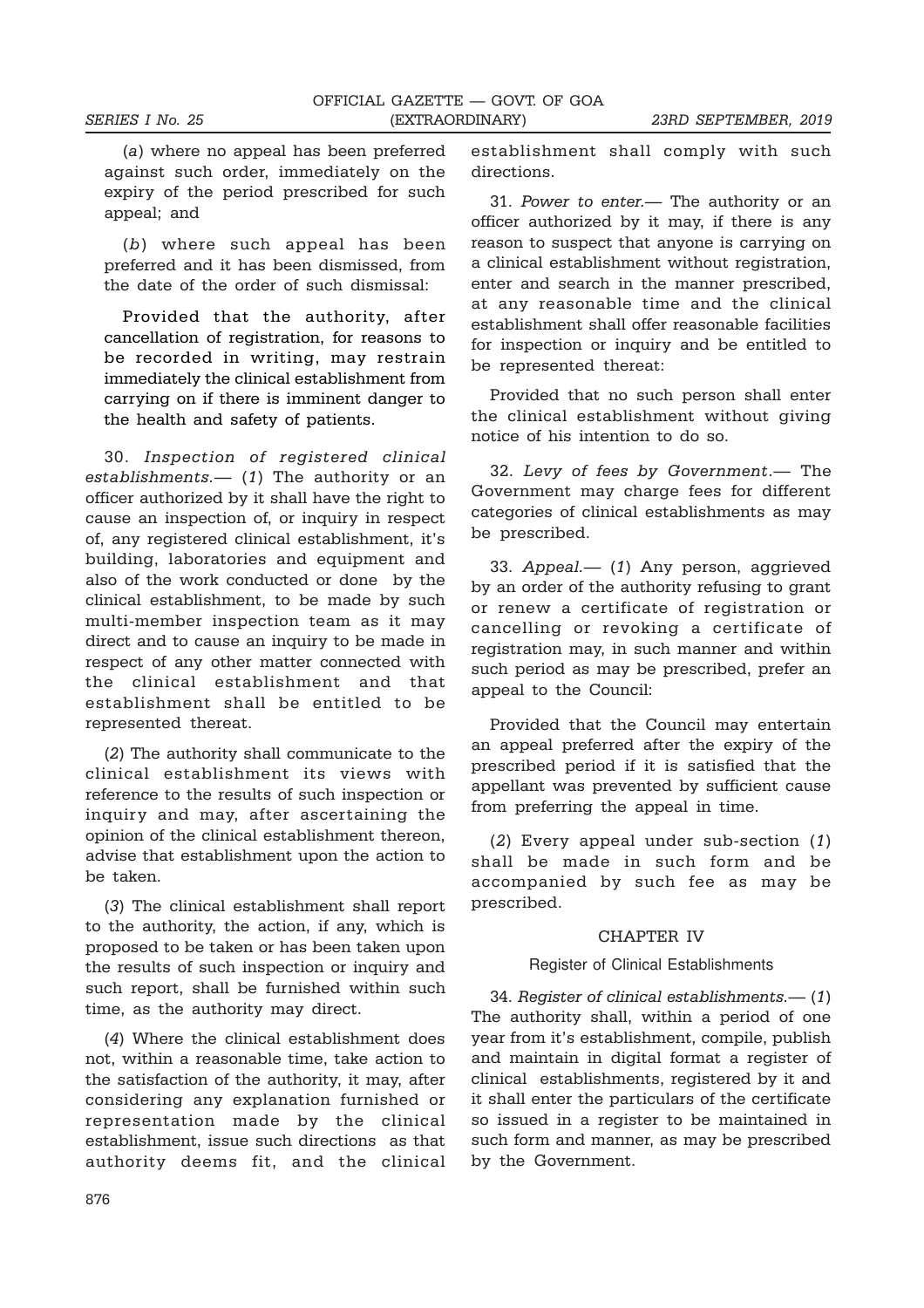(2) Each authority, shall supply in digital format to the Council a copy of every entry made in the register in such manner, as may be prescribed to ensure that the State Register is constantly up-to-date with the registers maintained by the registering authority in the State.

35. Maintenance of State Register of clinical establishments.— (1) The Government shall maintain in digital and in such form and containing such particulars, as may be prescribed, a State Register of clinical establishments in respect of clinical establishments in the State.

(2) The Government shall supply in digital format to the Central Government a copy of the State Register and shall inform the Central Government all additions to and other amendments in such register made, for a particular month by the 15th day of the following month.

36. Furnishing of returns.— Every clinical establishment shall, within such time or within such extended time, as may be prescribed in that behalf, furnish to the authority or the Council such returns or the statistics and other information in such manner, as may be prescribed by the Government from time to time.

37. Information to be submitted.— The clinical establishment other than that of the Government shall not allow any doctor or para medical staff or other employee of the Government or public sector undertaking to carry out any work therein without express permission from the Government, except in an emergency case. The clinical establishment shall report to the authority the name of any doctor or para-medical staff or employee, whose services are/were being utilized in the clinical establishment, alongwith details of the emergency case.

#### CHAPTER V

#### **Penalties**

38. Penalty.— (1) Whoever carries on a clinical establishment without registration

and in contravention of section 8 shall be punishable with summary closure of the facility and fine which may extend to, fifty thousand rupees for first contravention, two lakhs rupees for second contravention and five lakhs rupees for any subsequent contravention.

(2) Whoever carries on a clinical establishment or appoints any person therein or carries on a clinical practice, without the required medical qualifications shall be punishable with fine of Rupees one lakh and the registration of such clinical establishment shall be cancelled.

(3) Whoever knowingly serves in a clinical establishment which is not duly registered under this Act, shall be punishable with fine which may extend to twenty-five thousand rupees.

(4) where a doctor or para-medical staff or other employee of the Government or public sector undertaking is found working in any private clinical establishment, the registration of such private clinical establishment shall be cancelled by following the procedure laid down under section 29 and such doctor or para-medical staff or employee shall be liable for the departmental disciplinary action under the relevant rules for the time being in force, and also punishable with fine which may extend to twenty-five thousand rupees for first contravention and two lakhs rupees for every subsequent contravention.

Provided that no such fine shall be imposed nor such departmental disciplinary action shall be initiated where the services of such doctor or para-medical staff or employee have been utilized in an emergency case, without payment of any remuneration to him and he immediately informs his employer in writing about the services rendered by him and the nature of the emergency case.

(5) Whoever contravenes any provision of this Act shall, if no specific penalty is provided, be punishable with fine which may extend to, ten thousand rupees, for first contravention, fifty thousand rupees for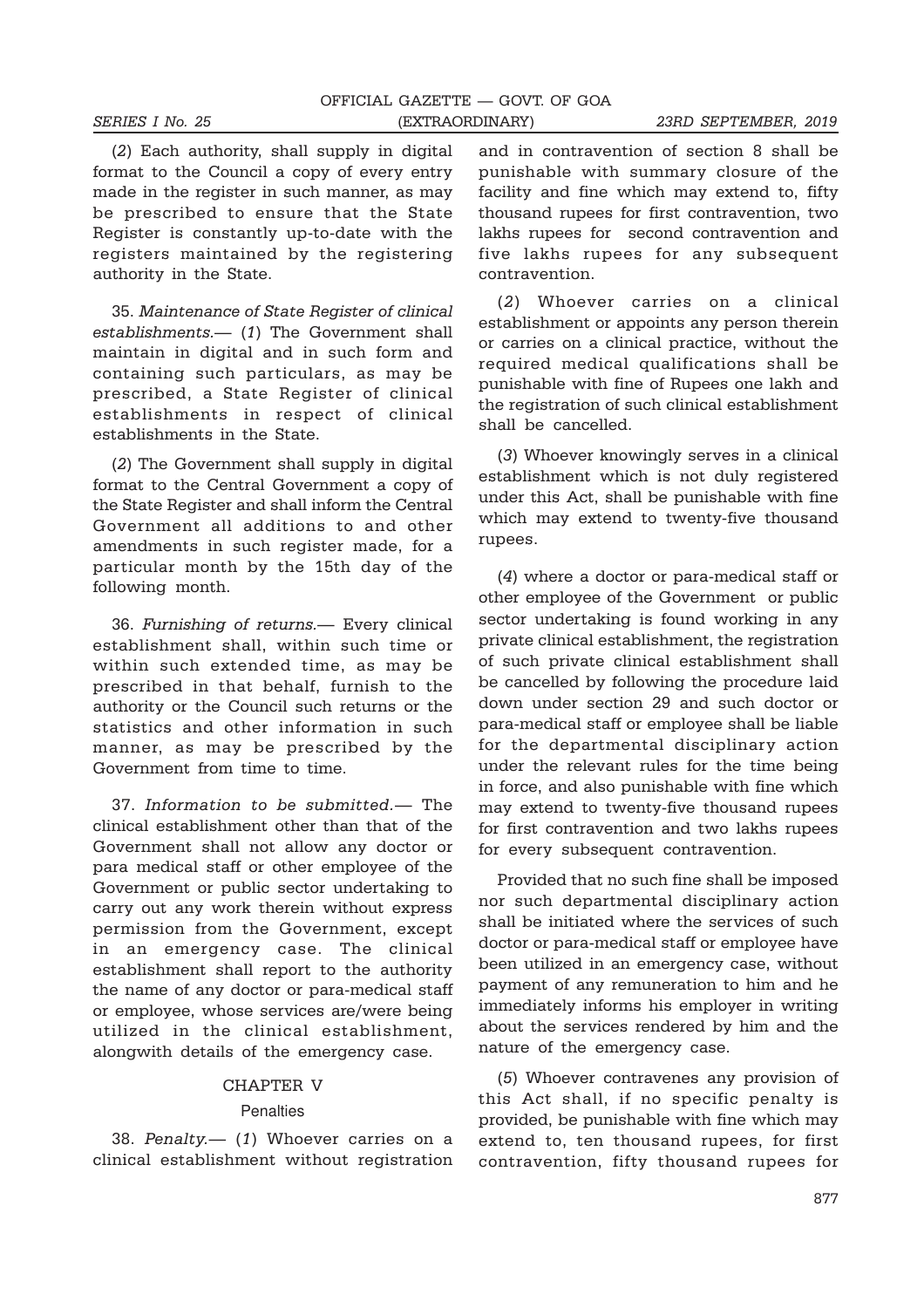second contravention and five lakhs rupees for any subsequent contravention.

(6) Before imposing fine under sub-sections  $(1)$ ,  $(2)$ ,  $(3)$ ,  $(4)$  and  $(5)$ , the authority shall hold an inquiry in the prescribed manner by giving to the person concerned a reasonable opportunity of being heard.

(7) While holding an inquiry the authority shall have power to summon and enforce the attendance of any person acquainted with the facts and circumstances of the case to give evidence or to produce any document which in the opinion of the authority, may be useful for or relevant to the subject matter of the inquiry and if, on such inquiry, it is satisfied that the person has committed the acts contravened as specified in sub-sections (1), (2), (3), (4) or (5), it may, by order, impose the fine specified in those sub-sections to be deposited within thirty days of the order in such account as the Government may by order specify in this behalf.

(8) While determining the quantum of fine, as specified in sub-section (5), the authority shall take into account the financial position of the person, category, size and type of the clinical establishment and local conditions of the area in which clinical establishment is situated.

(9) Any person aggrieved by the decision of the authority may prefer an appeal to the Council within a period of three months from the date of the said decision.

(10) The manner of filing the appeal referred to in sub-section (9) shall be such as may be prescribed.

39. Disobedience of directions, obstruction and refusal of information.— (1) Whoever willfully disobeys any direction lawfully given by any person or authority empowered under this Act to give such direction, or obstructs any person or authority in the discharge of any functions which such person or authority is required or empowered under this Act to discharge, shall be liable to a penalty which may extend to five lakh rupees.

(2) Whoever being required by or under this Act to supply any information willfully withholds such information or gives information which he knows to be false or which he does not believe to be true, shall be liable to a penalty which may extend to five lakh rupees.

(3) For the purpose of adjudging under sub-sections (1) and (2), the authority shall hold an inquiry in the prescribed manner after giving any person concerned a reasonable opportunity of being heard for the purpose of imposing any penalty.

(4) While holding an inquiry the authority shall have power to summon and enforce the attendance of any person acquainted with the facts and circumstances of the case to give evidence or to produce any document which in the opinion of the authority, may be useful for or relevant to the subject matter of the inquiry and if, on such inquiry, it is satisfied that the person has failed to comply with the provisions specified in sub-sections (1) and (2), it may by order impose the penalty specified in those sub-sections to be deposited within thirty days of the order in the account of the Government.

(5) While determining the quantum of penalty under this section, the authority shall take into account the category, size and type of the clinical establishment and local conditions of the area in which the establishment is situated.

(6) Any person aggrieved by the decision of the authority may prefer an appeal to the Council within a period of three months from the date of the said decision.

(7) The manner of filing the appeal referred to in sub-section (6) shall be such as may be prescribed.

(8) The penalty levied under sections 38 and 39 shall be credited to such account as the Government may by order specify in this behalf.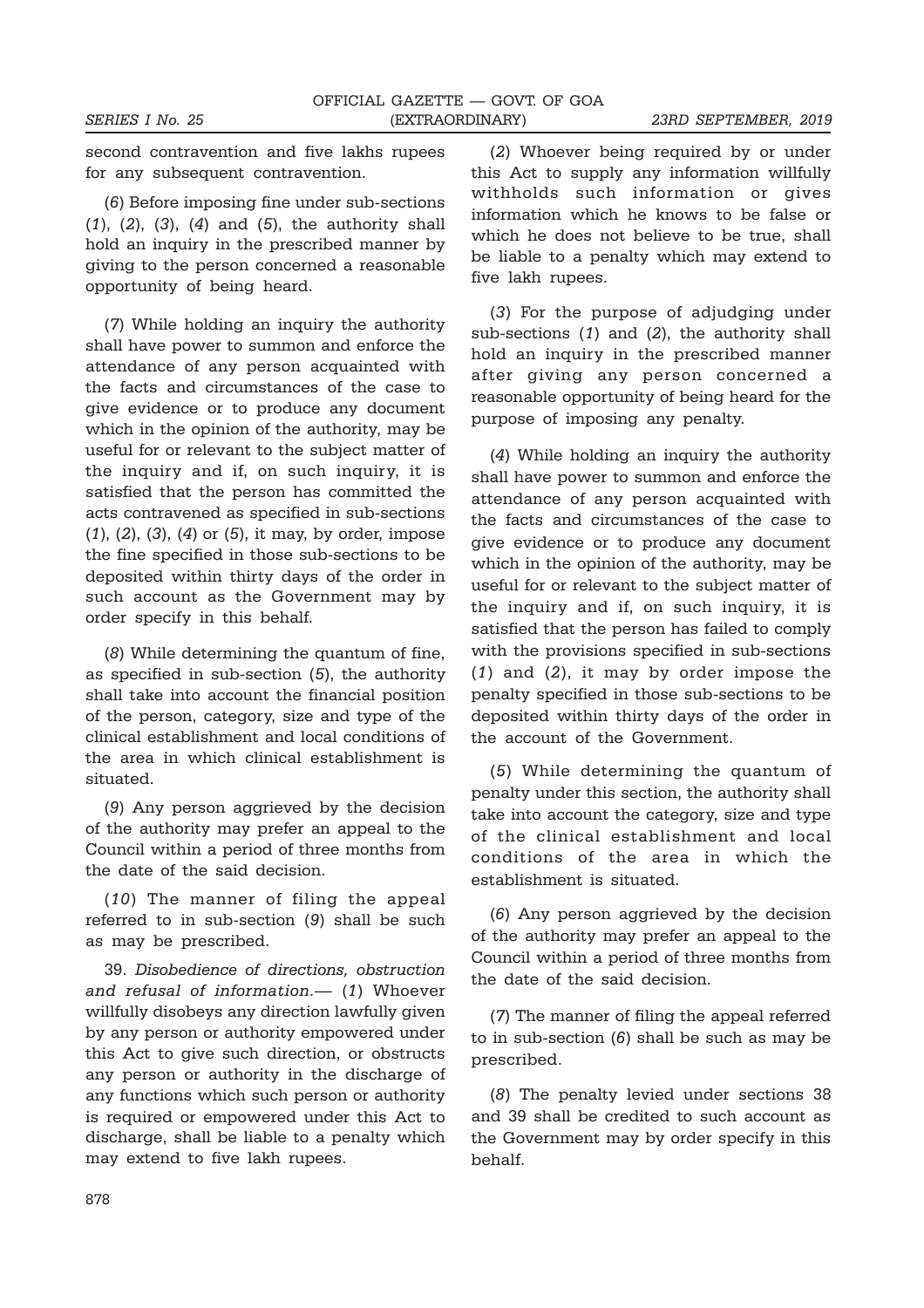40. Contravention by Companies.— (1) Where a person committing contravention of any of the provisions of this Act or of any rule made thereunder is a company, every person who, at the time the contravention was committed, was in charge of, and was responsible to the company for the conduct of the business of the company, as well as the company, shall be deemed to be guilty of the contravention and shall be liable to fine:

Provided that nothing contained in this subsection shall render any such person liable to any punishment if he proves that the contravention was committed without his knowledge or that he had exercised all due diligence to prevent the commission of such contravention.

(2) Notwithstanding anything contained in sub-section (1), where a contravention of any of the provisions of this Act or of any rule made thereunder has been committed by a company and it is proved that the contravention has taken place with the consent or connivance of, or is attributable to any neglect on the part of, any director, manager, secretary or other officer of the company, such director, manager, secretary or other officer shall also be deemed to be guilty of that contravention and shall be liable to fine.

Explanation— For the purpose of this section,—

(a) "company" means a body corporate and includes a firm or other association of individuals; and

(b) "director" in relation to a firm, means a partner in the firm.

41. Offences by Government Departments.— (1) Where an offence under this Act has been committed by any Department of Government, the Head of the Department shall be deemed to be guilty of the offence and shall be liable to be proceeded against and punished accordingly:

Provided that nothing contained in this section shall render such Head of the Department liable to any punishment if he proves that the offence was committed without his knowledge or that he exercised all due diligence to prevent the commission of such offence.

(2) Notwithstanding anything contained in sub-section (1), where an offence under this Act has been committed by a Department of Government and it is proved that the offence has been committed with the consent or connivance of, or is attributable to any neglect on the part of any officer, other than the Head of the Department, such officer shall also be deemed to be guilty of that offence and shall be liable to be proceeded and punished accordingly.

42. Recovery of fine.— Whoever fails to pay the fine, the Council may prepare a certificate signed by an officer authorized by it specifying the fine due from such person and send it to the Collector of the District in which such person owns any property or resides or carries on his business and the said Collector, on receipt of such certificate, shall proceed to recover from such person the amount specified thereunder, as if it were an arrear of land revenue.

#### CHAPTER VI

#### Miscellaneous

43. Protection of action taken in good  $faith$   $-$  (1) No suit, prosecution or other legal proceedings shall lie against any authority or any member of the Council or any officer authorized in this behalf in respect of anything, which is in good faith done or intended to be done in pursuance of the provisions of this Act or any rule made thereunder.

(2) No suit or other legal proceedings shall lie against the Government in respect of any loss or damage caused or likely to be caused by anything which is in good faith done or intended to be done in pursuance of the provisions of this Act or any rule made thereunder.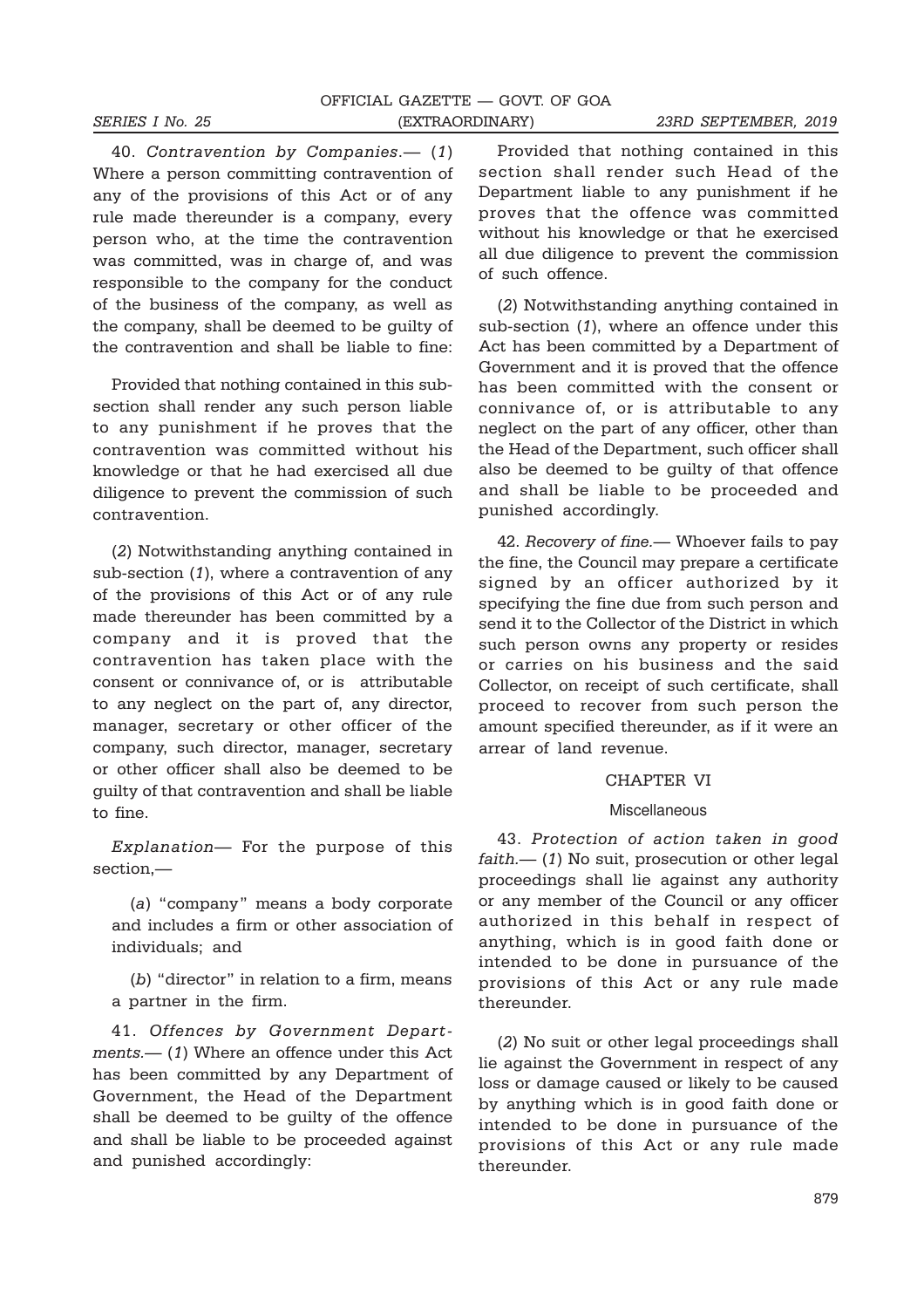44. Power to give directions.— Without prejudice to the foregoing provisions of this Act, the authority shall have power to issue such directions, including furnishing returns, statistics and other information for the proper functioning of clinical establishments and such directions shall be binding.

45. Employees of the authority etc. to be public servants.— Every employee of the authority and the Council shall be deemed to, when acting or purporting to act in pursuance of any of the provisions of this Act, be public servants within the meaning of section 21 of the Indian Penal Code, 1860 (45 of 1860).

46. Power to remove difficulties.— (1) If any difficulty arises in giving effect to the provisions of this Act, the Government may, by order published in the Official Gazette, make such provisions not inconsistent with the provisions of this Act as may appear to it to be necessary or expedient for removal of the difficulty:

Provided that no such order shall be made after the expiry of a period of two years from the date of commencement of this Act.

(2) Every order made under this section shall, as soon as may be, after it is made, be laid before the Legislative Assembly.

47. Power to make rules.— (1) The Government may, by notification, make rules for carrying out all or any of the provisions of this Act.

(2) In particular and without prejudice to the generality of the foregoing power, such rules may provide for all or any of the following matters, namely:—

(i) allowances payable to the members of the Council under sub-section (4) of section 3;

(ii) minimum standards of facilities and services under clause  $(i)$  of sub-section  $(1)$ of section 9;

(*iii*) minimum requirement of personnel under clause (ii) of sub-section (1) of section 9;

(iv) the maintenance of medical records and reporting by the clinical establishment under clause (iv) of sub-section (1) of section 9;

(v) other conditions for registration under clause  $(v)$  of sub-section  $(1)$  of section 9;

(vi) classification of clinical establishments under sub-section (1) of section 10;

(vii) standards for different categories of clinical establishments under sub-section (2) of section 10;

(viii) the form of application, fee and details under sub-section (1) of section 11;

(ix) the form of, and the particulars and information to be contained in, the certificate of provisional registration under section 12;

(x) the manner of publication of all particulars of the clinical establishments under sub-section (2) of section 13;

(xi) the fees to be paid to issue a duplicate certificate under section 16;

(xii) the manner of informing the change of ownership or management of the clinical establishment to the authority under subsection (2) of section 17;

(xiii) the manner in which the authority shall publish the names of the clinical establishments whose registration has expired under section 18;

(xiv) the renewal fee and enhanced fees to be charged for renewal after expiry of the provisional registration under section 19;

(xv) the form of the application and fees to be paid for permanent registration of clinical establishment under section 21;

(xvi) the manner of submitting evidence of the clinical establishments having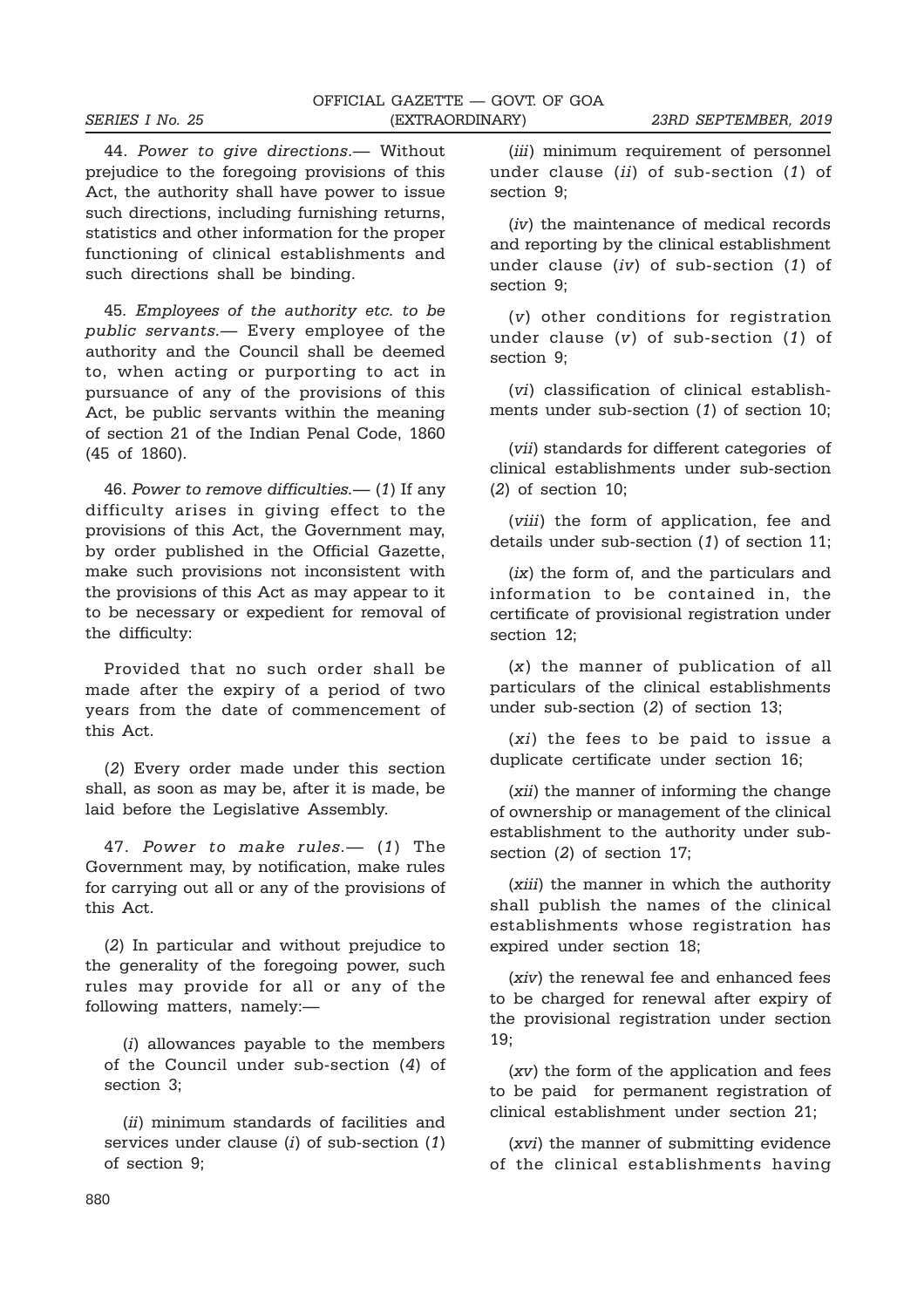complied with the minimum standards under section 22;

(xvii) the manner of displaying information of the clinical establishments having complied with the minimum standards for filing of objection under section 23;

(xviii) the form and particulars of the certificate of permanent registration under sub-section (1) of section 27;

(xix) renewal fee and enhanced fees under sub-section (4) of section 27;

(xx) the manner of entry and search of clinical establishments under section 31;

(xxi) the fees to be charged by the Government for different categories of clinical establishments under section 32;

(xxii) the manner and period within which an appeal may be preferred to the council under sub-section (1) of section 33;

(xxiii) the form and fees to be paid for an appeal under sub-section (2) of section 33;

(xxiv) the form and manner in which the State Register to be maintained under subsection (1) of section 34;

(xxv) the manner of supply to the council in digital format the entry made in the register under sub-section (2) of section 34;

(xxvi) the form of the State Register and the particulars to be contained therein under sub-section (1) of section 35;

(xxvii) the manner and time within which returns, statistics and other information to be furnished to the authority or council under section 36;

(xxviii) the manner of holding an inquiry by authority under sub-section (6) of section 38 and sub-section (3) of section 39;

(xxix) the manner of filing an appeal under sub-section (10) of section 38 and sub-section (7) of section 39;

(xxx) any other matter which is required to be or may be prescribed by the Government.

(3) Every rule made by the Government under this Act shall be laid, as soon as may be after it is made, before the Legislative Assembly of Goa while it is in session, for a total period of fourteen days which may be comprised in one session or in two or more successive sessions and if, before the expiry of the session in which it is so laid or the session immediately following, the House agrees in making any modification in the rule or House agrees that the rule should not be made, the rule shall thereafter have effect only in such modified form or be of no effect, as the case may be; so, however, that any such modification or annulment shall be without prejudice to the validity of anything previously done under that rule.

48. Repeal and savings.— (1) The Goa Medical Practitioners Act, 2004 (Goa Act 9 of 2004) is hereby repealed.

(2) Notwithstanding such repeal,—

(a) anything done or any action taken under the repealed Act shall be deemed to have been done or taken under the corresponding provisions of this Act;

(b) all applications made under the repealed Act for registration or renewal prior to the commencement of this Act and pending consideration on the date of commencement of this Act shall abate and the fee paid, if any, in respect of such application shall be refunded to the applicant and such applicants may apply afresh for registration under the provisions of this Act.

Porvorim, Goa. Secretary to the

Secretariat, CHOKHA RAM GARG Dated: 23-09-2019. Government of Goa. Law Department (Legal Affairs).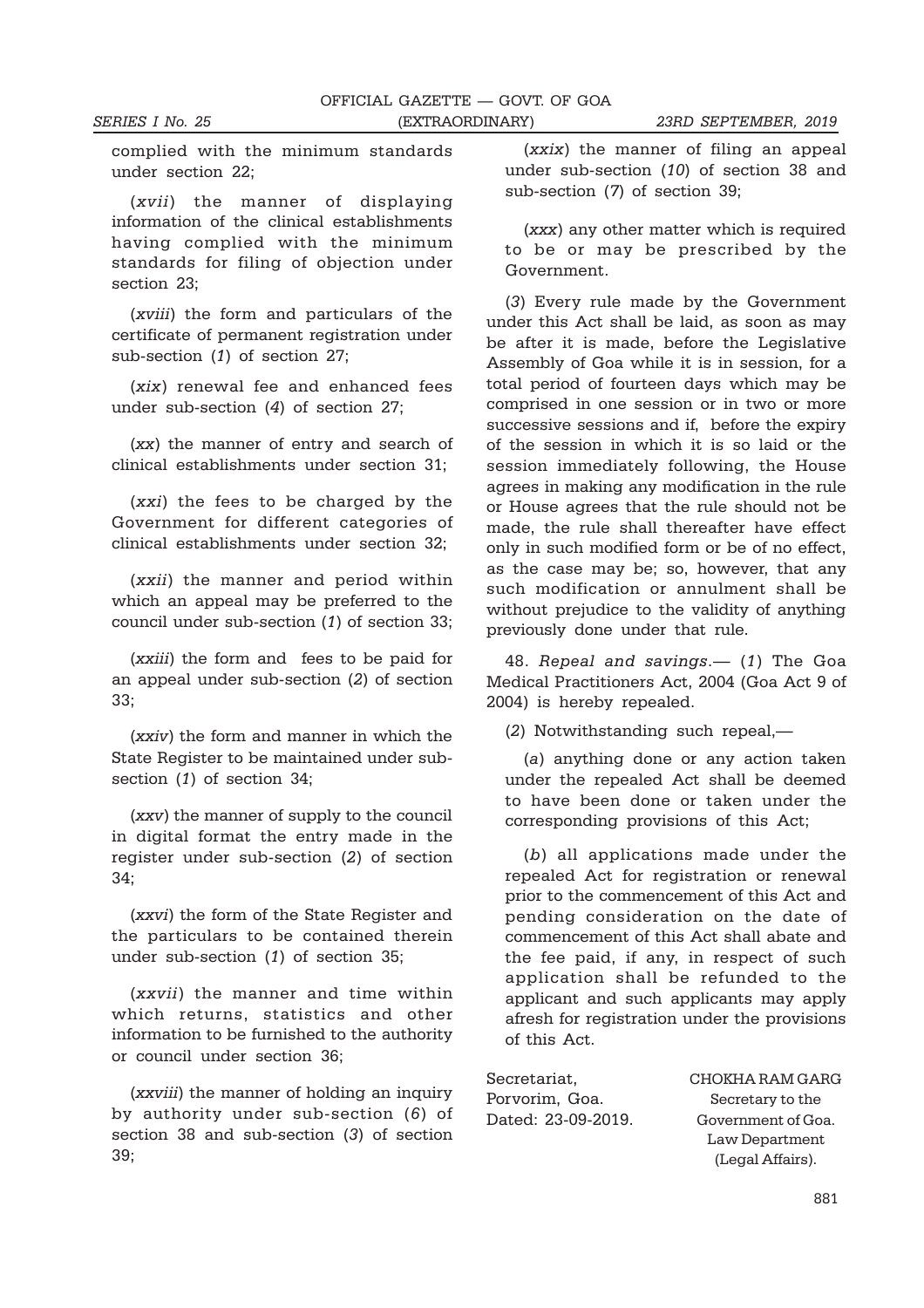#### Notification

#### 7/12/2019-LA

The Goa Non-Biodegradable Garbage (Control) (Amendment) Act, 2019 (Goa Act 13 of 2019), which has been passed by the Legislative Assembly of Goa on 09-08-2019 and assented to by the Governor of Goa on 17-09-2019, is hereby published for the general information of the public.

D. S. Raut Dessai, Joint Secretary (Law).

 $\overline{\phantom{a}}$ 

Porvorim, 23rd September, 2019.

The Goa Non-Biodegradable Garbage (Control) (Amendment) Act, 2019

(Goa Act 13 of 2019) [17-09-2019]

#### AN

#### ACT

further to amend the Goa Non Biodegradable Garbage (Control) Act, 1996 (Goa Act 5 of 1997).

Be it enacted by the Legislative Assembly of Goa in the Seventieth Year of the Republic of India as follows:—

1. Short title and commencement.— (1) This Act may be called the Goa Non-Biodegradable Garbage (Control) (Amendment) Act, 2019.

(2) It shall come into force at once.

2. Amendment of section 2.— In section 2 of the Goa Non-Biodegradable Garbage (Control) Act, 1996 (Goa Act 5 of 1997) (hereinafter referred to as the "principal Act"),

 $(i)$  after clause  $(a)$ , the following clause shall be inserted, namely:—

"(aa) "commercial establishment" means an establishment used for commercial purposes, such as, bars, shacks, restaurants, private offices, fitness clubs, retail stores, banks, financial institutions, supermarkets, auto and boat dealerships, etc. and other such establishments;"

 $(ii)$  after clause  $(b)$ , the following clause shall be inserted, namely:—

(ba) "inert waste" means waste which is neither chemically nor biologically reactive and will not decompose;

(iii) after clause  $(n)$ , the following clauses shall be inserted, namely:—

(o) "plastic" means material which contains as an essential ingredient a high polymer such as polyethylene (PE), polycarbonates (PC), high density polyethylene, vinyl, low density polyethylene, polypropylene, polystyrene (PS Styrofoam/Thermocol) resins, multimaterials like Acrylonitrile Butadiene Styrene (ABS), Polyphenylene Oxide, Polycarbonate, Polyvinyl Chloride, Acetal, Acrylic, Cellulose Acetate, Cellulose Acetate Butyrate, Nylon, Polybutylene terephthalate and shall also include Non Woven Polypropylene, Multilayered co-extruder Polyterephthalate (PT), Polyamindes, Polymethylmethacrylate, Plastic microbeads.

(p) "plastic carry bags" means bags made from plastic material with or without handles used for the purpose of carrying or dispensing commodities but do not include bags that constitute or form an integral part of the packaging in which goods are sealed prior to use;

(q) "Styrofoam" is a type of expanded polystyrene used especially for making food containers and packing materials.

3. Insertion of new section 3A.— After section 3 of the principal Act, the following section shall be inserted, namely:—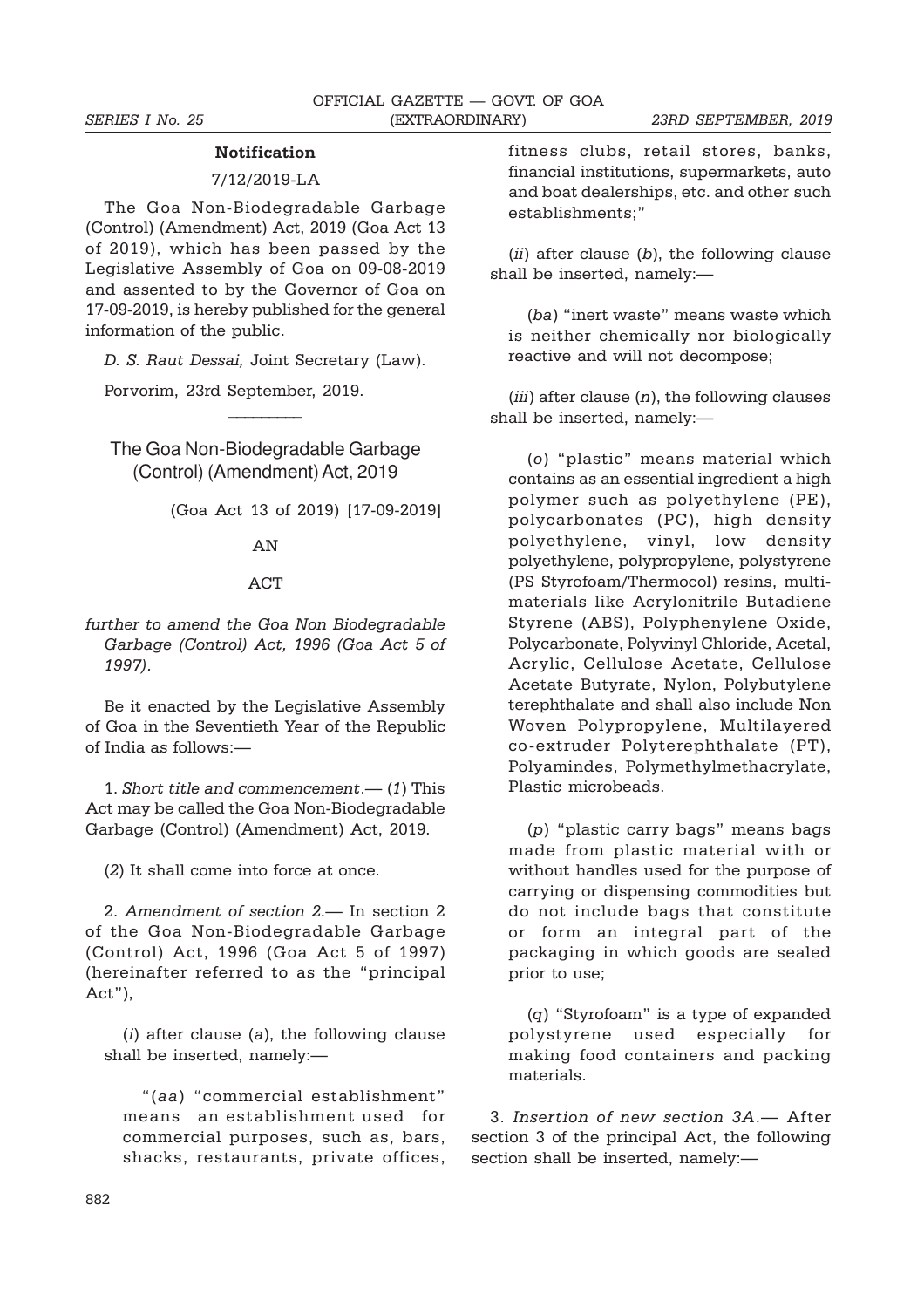3(A). Prohibition on use of plastic carry bags, etc.—

(1) No person shall manufacture, import, store, transport or sell plastic carry bags or items made up of plastic/ /styrofoam such as, cups, straws, lids, cutlery, cello and poly film, metalised film, plastic cellophane paper and such other items as specified by the Government, by notification in the Official Gazette.

(2) No person including commercial establishment shall use or throw or cause to be thrown plastic carry bags and items specified in sub-section (1), in a public place.

(3) No person shall burn nonbiodegradable garbage in public place.

Provided that provisions of this section shall not apply to export oriented units or units in special economic zones, notified by the Central Government, manufacturing their products against an order for exports. Such export oriented units shall not allow their products for sale and usage within the State of Goa."

4. Insertion of new section 5B.— After section 5A of the principal Act, the following section shall be inserted, namely:—

"5B. Penalty for contravening provisions of section 3A.—

(1) whoever contravenes provisions of sub-section (1) of section 3A shall be punishable with a fine of Rs. 50,000/- (Rupees fifty thousand) for the first offence, Rs. 1,00,000/- (Rupees one lakh) for the second offence and Rs. 3,00,000/- (Rupees three lakhs), or with imprisonment which may extend to three months or with both for every subsequent offence.

(2) Whoever contravenes provisions of sub-section (2) of section 3A shall be punishable with,—

 $(i)$  a fine of Rs. 2,500/- (Rupees two thousand five hundred) for the first offence, Rs. 3,500 (Rupees three thousand five hundred) for the second offence and Rs. 5,000/- (Rupees five thousand), or with imprisonment which may extend to five days, or with both, for every subsequent offence, when the offence is in relation to an individual;

 $(ii)$  a fine of Rs. 10,000/- (Rupees ten thousand) for the first offence, Rs. 20,000/- (Rupees twenty thousand) for the second offence and Rs. 50,000/- (Rupees fifty thousand), or with imprisonment which may extend to one month or with both, for every subsequent offence, when offence is in relation to commercial establishment;

(3) Whoever contravenes provisions of sub-section (3) of section 3A shall be punishable with a fine of Rs. 5,000/- (Rupees five thousand) in case of simple burning, Rs. 25,000 (Rupees twenty five thousand) in case of bulk burning, for the first offence and for subsequent offences Rs. 10,000/- (Rupees ten thousand) for simple burning and Rs. 50,000 (Rupees fifty thousand) for bulk burning or with imprisonment which may extend upto a period of five days or with both.

(5) Amendment of Schedule.— In the Schedule to the principal Act, after item at serial No. (11), the following items shall be inserted, namely:—

"(12) Styrofoam;

(13) Inert Waste;"

Porvorim, Goa. Secretary to the

Secretariat, CHOKHA RAM GARG Dated: 23-09-2019. Government of Goa. Law Department (Legal Affairs).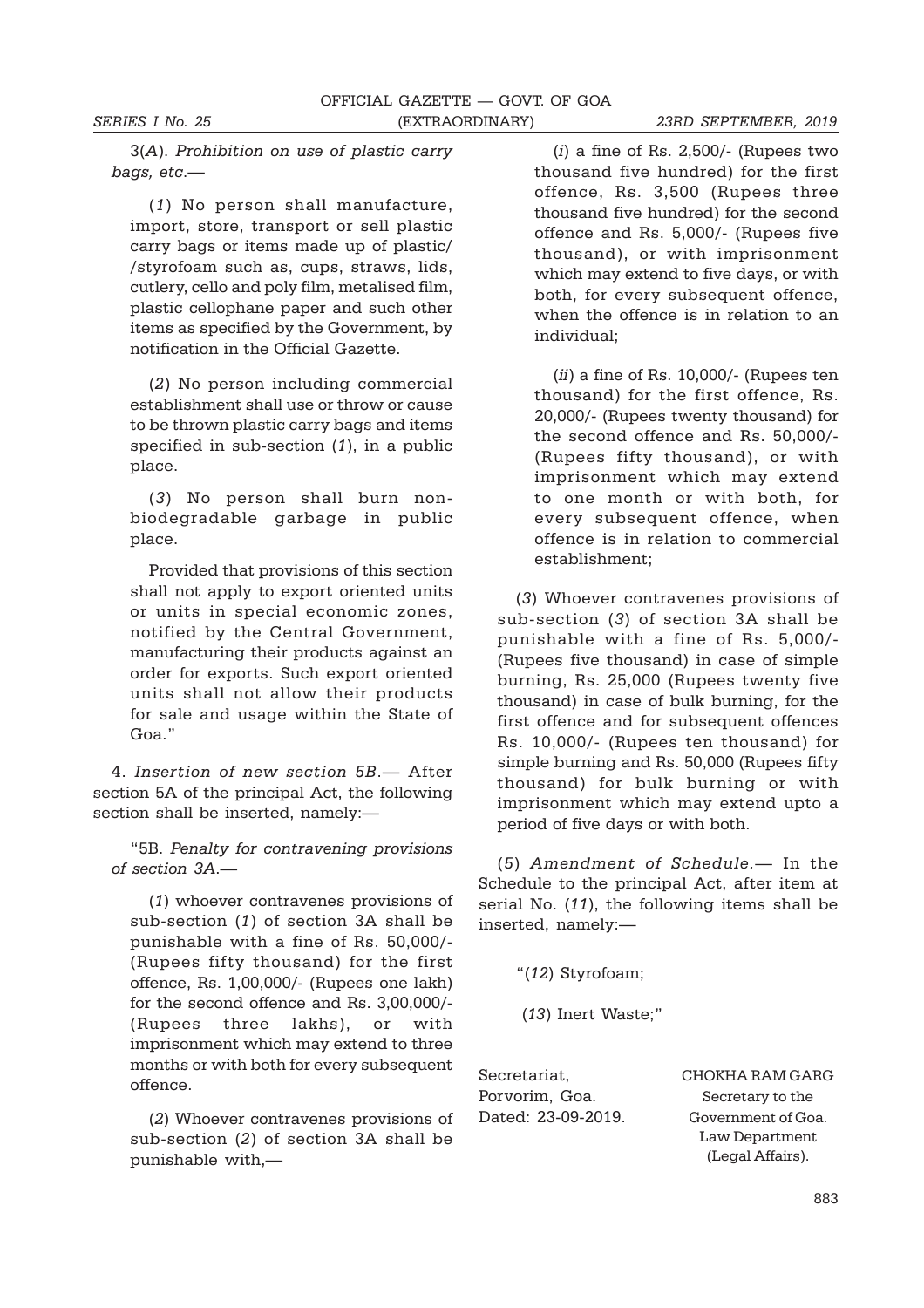#### Notification

#### 7/17/2019-LA

The Goa Indian System of Medicine and Homoeopathy Council (Amendment) Act, 2019 (Goa Act 18 of 2019), which has been passed by the Legislative Assembly of Goa on 09-08-2019 and assented to by the Governor of Goa on 19-09-2019, is hereby published for the general information of the public.

D. S. Raut Dessai, Joint Secretary (Law).

 $\overline{\phantom{a}}$ 

Porvorim, 23rd September, 2019.

The Goa Indian System of Medicine and Homoeopathy Council (Amendment) Act, 2019

(Goa Act 18 of 2019) [19-9-2019]

#### AN

#### ACT

to amend the Goa Indian System of Medicine and Homoeopathy Council Act, 2001 (Goa Act No. 63 of 2001).

Be it enacted by the Legislative Assembly of Goa in the Seventieth Year of the Republic of India as follows:-

1. Short title and commencement.— (1) This Act may be called the Goa Indian System of Medicine and Homoeopathy Council (Amendment) Act, 2019.

(2) It shall come into force on such date as the Government may, by notification in the Official Gazette appoint.

2. Amendment of long title.— In the long title of the Goa Indian System of Medicine and Homoeopathy Council Act, 2001 (Goa Act No. 63 of 2001) (hereinafter referred to as the "principal Act"), the words "Indian system of medicines and" shall be omitted.

3. Amendment of short title.— In the short title of the principal Act, the words "Indian System of Medicine and" shall be omitted.

4. Amendment of section 2.— In section 2 of the principal Act,

 $(i)$  in clause  $(a)$  the words "Indian system of medicines and" shall be omitted;

 $(ii)$  in clause (e), the words "and Indian system of medicines means System of Medicines commonly known as "Asthang, Ayurvedic or Siddha or Unani or Unani Tibb"" shall be omitted.

(*iii*) in clause  $(h)$ , the words "Indian system of medicines and" shall be omitted.

5. Amendment of section 3.— In section 3 of the principal Act,—

(i) in sub-section (1) and in all other sections and the Schedule-I, the words "Indian system of medicines and" wherever they occur, shall be omitted;

 $(ii)$  in sub-section  $(2)$ , in clause  $(a)$  and in all other sections, the words "Indian system of medicine and" wherever they occur, shall be omitted.

6. Amendment of section 40.— In section 40 of the principal Act, the expression "Indian Medicine Central Council Act, 1970 (Central Act 48 of 1970) and" shall be omitted.

7. Amendment of Schedule-I.— In the Schedule-I to the principal Act, item 2 shall be omitted.

| Secretariat,       | CHOKHA RAM GARG    |
|--------------------|--------------------|
| Porvorim, Goa.     | Secretary to the   |
| Dated: 23-09-2019. | Government of Goa. |
|                    | Law Department     |
|                    | (Legal Affairs).   |

#### ————— Notification

7/17/2019-LA

The Goa State Higher Education Council (Amendment) Act, 2019 (Goa Act 16 of 2019), which has been passed by the Legislative Assembly of Goa on 08-08-2019 and assented to by the Governor of Goa on 19-09-2019, is hereby published for the general information of the public.

D. S. Raut Dessai, Joint Secretary (Law). Porvorim, 23rd September, 2019.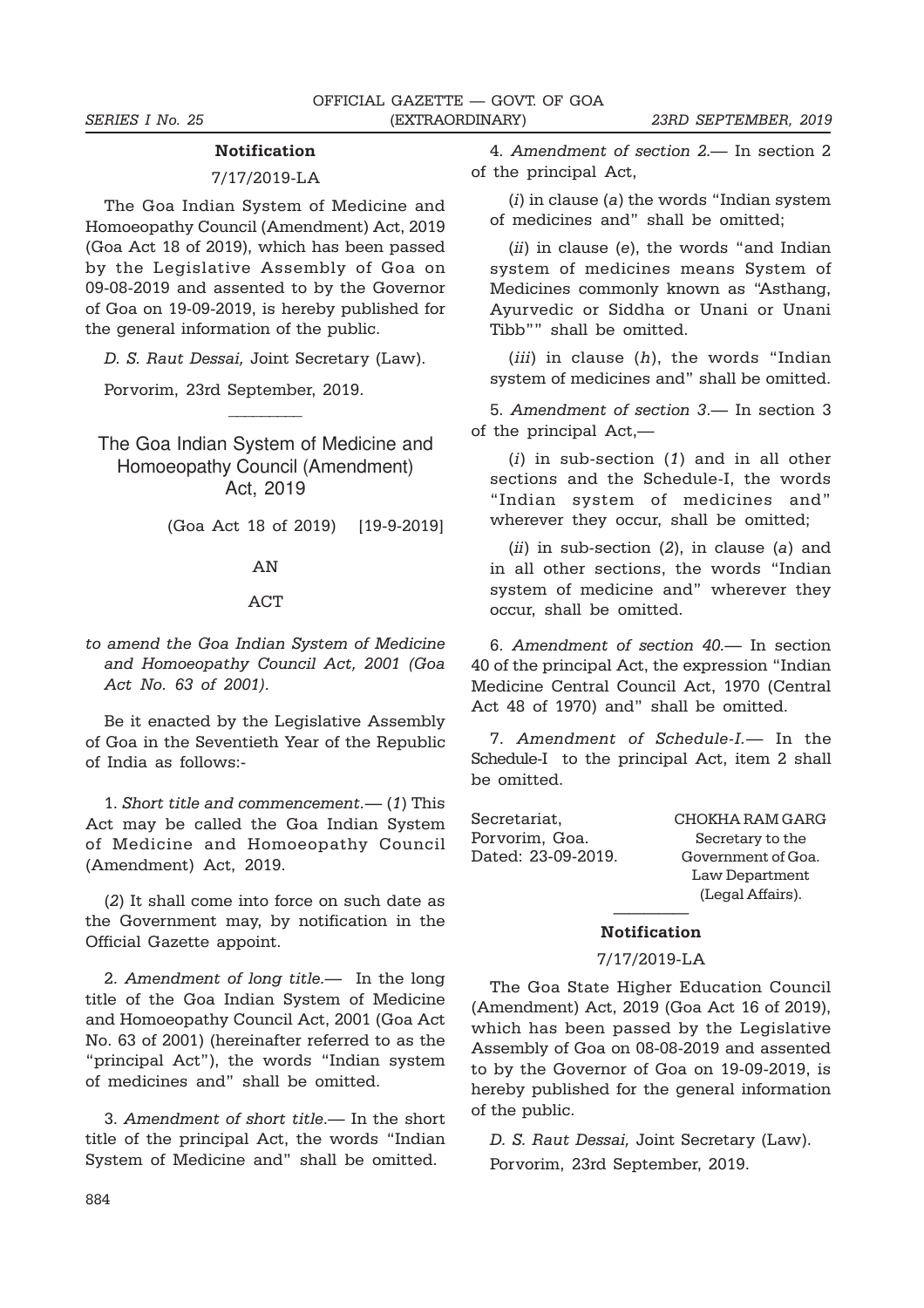The Goa State Higher Education Council (Amendment) Act, 2019

(Goa Act 16 of 2019) [19-9-2019]

AN

ACT

to amend the Goa State Higher Education Council Act, 2018 (Goa Act 14 of 2018).

Be it enacted by the Legislative Assembly of Goa in the Seventieth Year of the Republic of India, as follows:—

1. Short title and commencement.— (1) This Act may be called the Goa State Higher Education Council (Amendment) Act, 2019.

(2) It shall come into force on such date as the Government may, by notification in the Official Gazette, appoint.

2. Amendment of section 3.— In section 3, of the Goa State Higher Education Council Act, 2018 (Goa Act 14 of 2018), in sub-section (2), for clause  $(q)$ , the following clause shall be substituted, namely:—

" $(g)$  fifteen members co-opted by the Council who are persons of scholarly pursuit, out of which minimum five should be from outside the State;"

| Secretariat,       | CHOKHA RAM GARG    |
|--------------------|--------------------|
| Porvorim, Goa.     | Secretary to the   |
| Dated: 23-09-2019. | Government of Goa. |
|                    | Law Department     |
|                    | (Legal Affairs).   |

# ————— Notification

#### 7/20/2019-LA

The Goa Change of Name and Surname (Amendment) Act, 2019 (Goa Act 14 of 2019), which has been passed by the Legislative Assembly of Goa on 09-08-2019 and assented to by the Governor of Goa on 17-09-2019, is hereby published for the general information of the public.

D. S. Raut Dessai, Joint Secretary (Law). Porvorim, 23rd September, 2019.

The Goa Change of Name and Surname (Amendment) Act, 2019

(Goa Act 14 of 2019) [17-9-2019]

AN

ACT

to amend the Goa Change of Name and Surname Act, 1990 (Goa Act No. 8 of 1990).

Be it enacted by the Legislative Assembly of Goa in the Seventieth Year of the Republic of India as follows:—

1. Short title and commencement.— (1) This Act may be called the Goa Change of Name and Surname (Amendment) Act, 2019.

(2) It shall come into force at once.

2. Amendment of section 3.— In section 3 of the Goa Change of Name and Surname Act, 1990 (Goa Act No. 8 of 1990) (hereinafter referred to as the "principal Act"),

(i) for sub-section  $(1)$ , the following subsection shall be substituted, namely:—

"1. Any person desirous of changing his name or surname or both in the following circumstances, namely:–

(a) wrong or improper entry of name or surname;

(b) correction of spelling in the name or surname or to make correct version of name or surname;

(c) unpleasant or distasteful name or surname;

(d) name or surname erroneously written;

shall apply to the Registrar of respective jurisdiction in which his birth is recorded in the prescribed form along with an affidavit for correction of name or surname or both mentioning therein details like name, date of birth, parents name, name of the spouse, residential address, etc. and submit documents in which version of existing name or surname is mentioned:

Provided that if such a person is a minor, the application shall be made by his guardian.";